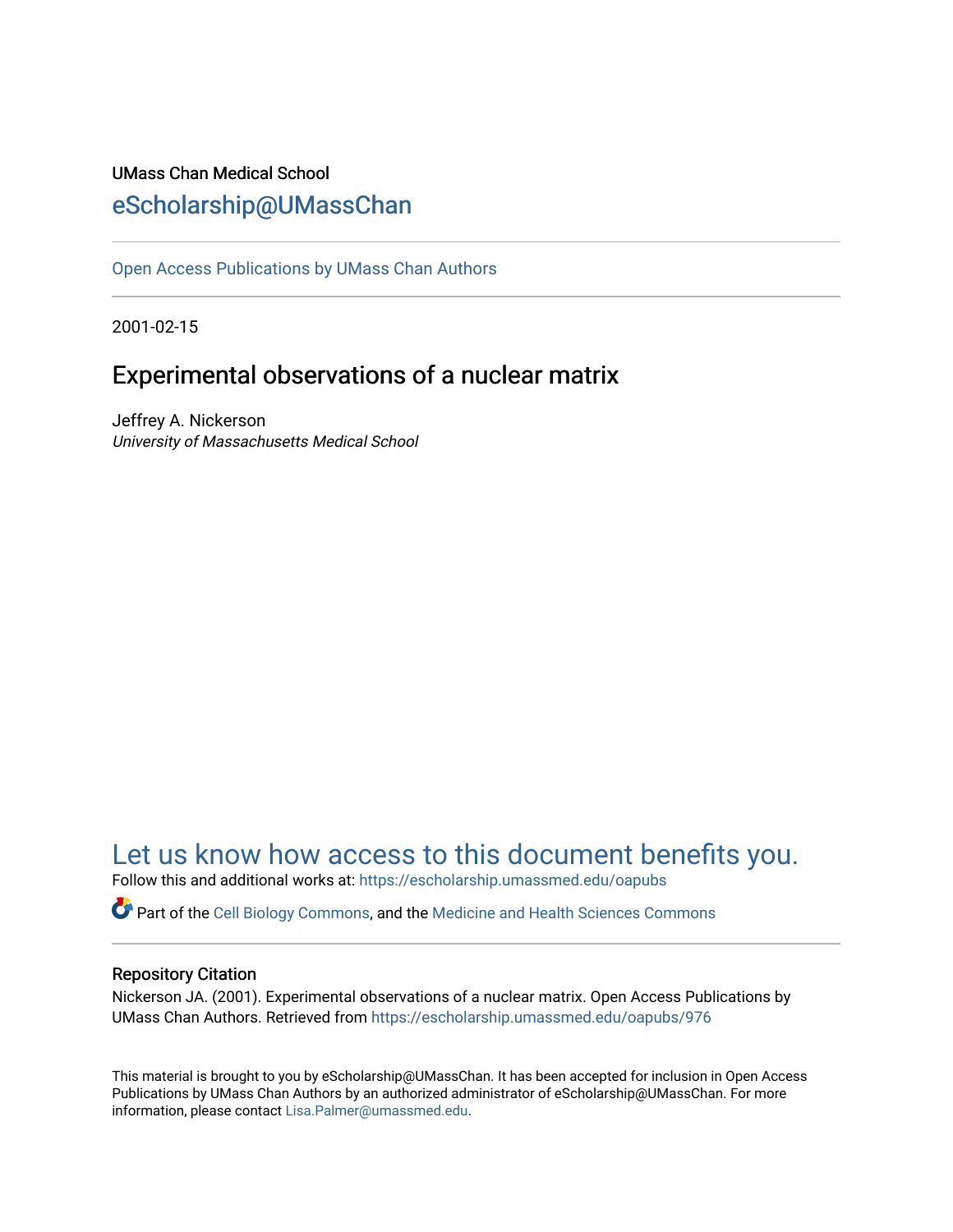# **Experimental observations of a nuclear matrix**

#### **Jeffrey A. Nickerson**

Department of Cell Biology and Cancer Center, University of Massachusetts Medical School, 55 Lake Avenue North, Worcester, MA 01655, USA (jeffrey.nickerson@umassmed.edu)

Journal of Cell Science 114, 463-474 © The Company of Biologists Ltd

#### **Summary**

**Nuclei are intricately structured, and nuclear metabolism has an elaborate spatial organization. The architecture of the nucleus includes two overlapping and nucleic-acidcontaining structures - chromatin and a nuclear matrix. The nuclear matrix is observed by microscopy in live, fixed and extracted cells. Its ultrastructure and composition show it to be, in large part, the ribonucleoprotein (RNP) network first seen in unfractionated cells more than 30 years ago. At that time, the discovery of this RNP structure explained surprising observations that RNA, packaged in proteins, is attached to an intranuclear, non-chromatin structure. Periodic and specific attachments of chromatin fibers to the nuclear matrix create the chromatin loop domains that can be directly observed by microscopy or inferred from biochemical experiments. The ultrastructure of the nuclear matrix is well characterized and consists of a nuclear lamina and an internal nuclear network of subassemblies linked together by highly structured fibers. These complex fibers are built on an underlying scaffolding of branched 10-nm filaments that connect to the nuclear**

#### **Introduction**

The study of the nuclear matrix has traveled a long and sometimes difficult road to its current position of general acceptance. The journey has been vigorous, as evidenced by a recent MedLine search that recovered 2158 papers for the term nuclear matrix and many more for synonyms such as nuclear scaffold (423) or nucleoskeleton (68). Despite this voluminous literature and some years of acceptance the field has recently come under attack (Pederson, 2000). This criticism is not of specific experimental results but of their interpretation. It posits a nucleus in which free diffusion rules and which, therefore, requires no non-chromatin structure. This concept, however, is at odds with the direct observation of the nuclear matrix in living cells, fixed cells and isolated structures. The nuclear matrix is not a concept; it is a readily observed cellular structure.

Our challenge is to clarify the molecular architecture of this non-chromatin nuclear structure. We know a great deal about nuclear matrix ultrastructure, but we have not sufficiently correlated that information with a biochemical characterization of major structural molecules. Remaining to be specified are the subsets of nuclear matrix proteins forming the filaments and other sub-assemblies clearly observed by electron microscopy. The emphasis in biochemical studies has instead been on the function of the nuclear matrix - for example, in DNA replication or transcription. These studies have been very productive but have not been accompanied by equal efforts to

**lamina. The structural proteins of the nuclear lamina have been well characterized, but the structural biochemistry of the internal nuclear matrix has received less attention. Many internal matrix proteins have been identified, but far less is known about how these proteins assemble to make the fibers, filaments and other assemblies of the internal nuclear matrix. Correcting this imbalance will require the combined application of biochemistry and electron microscopy. The central problem in trying to define nuclear matrix structure is to identify the proteins that assemble into the 10-nm filaments upon which the interior architecture of the nucleus is constructed. Only by achieving a biochemical characterization of the nuclear matrix will we advance beyond simple microscopic observations of structure to a better understanding of nuclear matrix function, regulation and post-mitotic assembly.** 

Key words: Nuclear matrix, RNP network, Nuclear structure, Chromatin organization, Nuclear dynamics

characterize the structural molecules of the matrix and their mechanisms of assembly. These priorities may have been imposed by funding considerations. Nevertheless, they must change.

A similar absence of biochemical characterization fueled criticism of cytoskeletal research a generation ago. The isolation and characterization of tubulin, intermediate filament proteins, non-muscle actins and myosins, followed by the study of their in vitro assembly, removed any sneer directed at the cytoskeleton as a legitimate object of study. What the nuclear structure field has lacked is, metaphorically speaking, a tubulin in the nuclear interior - a major non-chromatin structural protein that has a well-characterized role in intranuclear organization.

#### **What is the nuclear matrix?**

The nuclear matrix has sometimes been defined in unfortunate ways and these, especially 'operational' definitions that refer to specific extraction protocols, have only served to fuel controversy. The appropriate definition is the first. In 1966 Don Fawcett defined the nuclear matrix as the non-chromatin structures of the nucleus readily observed in unextracted cells under the electron microscope (Fawcett, 1966). The principal feature of these non-chromatin nuclear structures is the fibrogranular ribonucleoprotein (RNP) network first identified in the early 1960s (Smetana et al., 1963). The relationship between this RNP structure and the nuclear matrix has been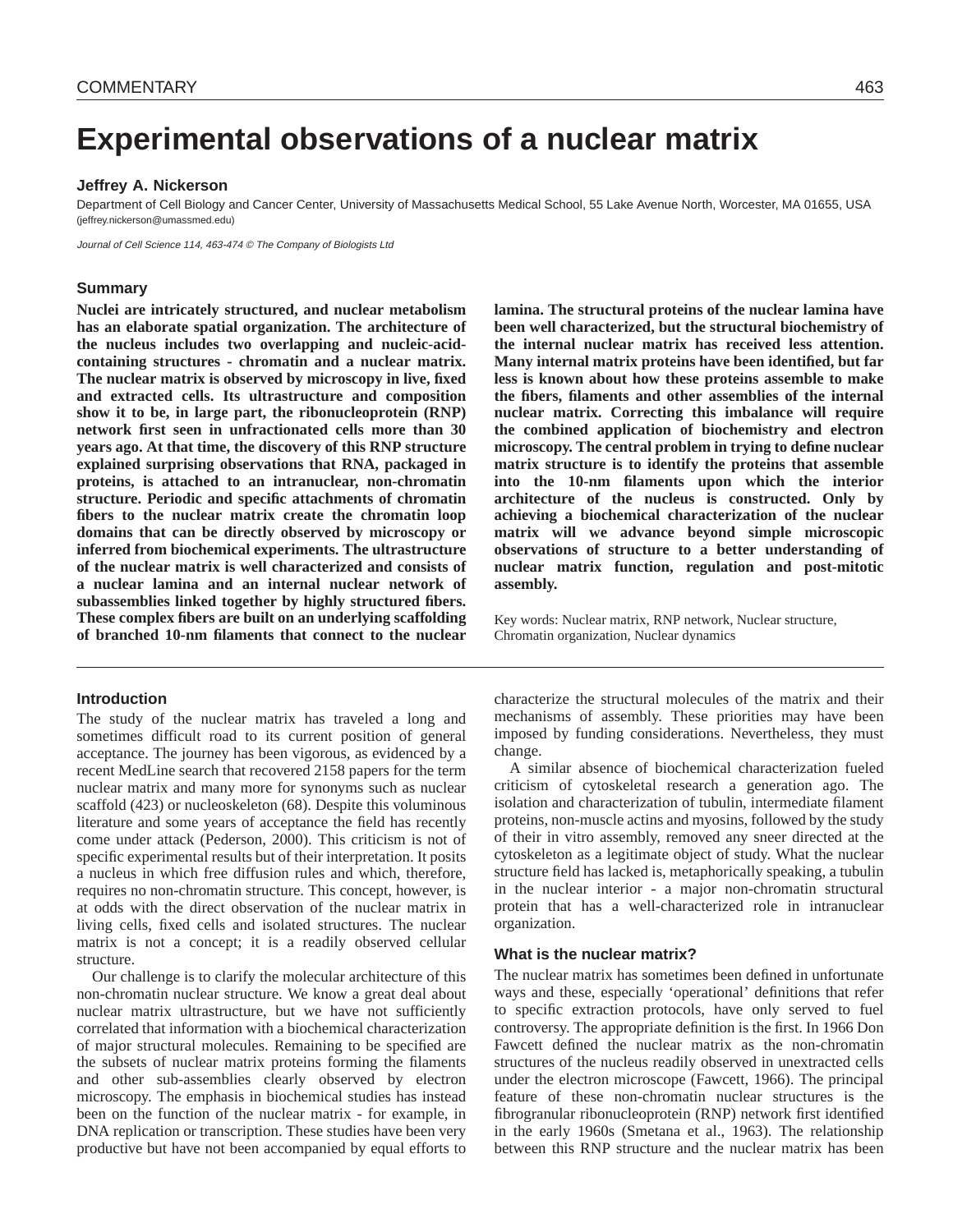#### 464 JOURNAL OF CELL SCIENCE 114 (3)

obvious for many years. It is an important connection to remember, because it suggests functions and properties that should drive our research efforts.

#### **Experimental foundations of nuclear matrix research**

The field of nuclear matrix research has historically rested on four pillars: (1) the observation by electron microscopy of fibrogranular non-chromatin structures in the nuclei of cultured cells and tissues; (2) the development of protocols for isolating these non-chromatin structures that preserve their ultrastructure; (3) the observation that chromatin is organized in loop domains attached at their bases to a non-chromatin structure; and (4) the discovery of spatially distinct functional domains in the nucleus that remain in place after the removal of soluble proteins and chromatin.

#### 1. Electron microscopic examinations of nuclear ultrastructure

Early light microscopy revealed only a few visible structures in the nucleus. The rest of the nucleus looked empty, and this suggested that the sparse structures of the nucleus are suspended in a liquid medium called the nuclear sap or karyolymph (Berezney, 1984; Fawcett, 1966). The advent of electron microscopy changed everything. The vastly superior resolution, sectioning ability and staining contrast revealed a much more highly structured nucleus, in which many substructures contained little DNA. These new observations, argued Don Fawcett (Fawcett, 1966), made terms such as nuclear sap inappropriate, and he suggested nuclear matrix as an alternative to label the non-chromatin structures.

By 1963, Smetna et al. had observed that RNA, packaged in proteins, is part of a continuous nuclear network and that this structure is the source of the RNP particles released from the nucleus by chemical or mechanical extraction (Smetana et al., 1963). These results posed an important question. Is the nuclear RNP network an interconnected structure or is its appearance an artifact caused by the fixation of unconnected fibers and granules that are merely clustered in vivo.

The clear answer is that hnRNA, packaged as RNP, is part of a structure. Removal of the nuclear envelope or even gentle homogenization of the nucleus does not release RNA or RNP particles (Herman et al., 1978); this requires digestion with ribonucleases (Herman et al., 1978; Narayan et al., 1967; Samarina et al., 1968; Walker et al., 1980) or severe mechanical forces (Faiferman and Pogo, 1975; Huang and LeStourgeon, 1994; van Venrooij and Janssen, 1978). DNase I does not release RNP particles, which suggests that the structural associations retaining them in the nucleus are not with chromatin (Herman et al., 1978; Narayan et al., 1967). Vigorous shearing forces are necessary to release RNP particles (Faiferman and Pogo, 1975), and the amount of RNP released correlates well with the degree of nuclear disintegration (van Venrooij and Janssen, 1978). Collectively, this early work demonstrated that the RNP of the nucleus either forms a structure or alternatively is connected to other, nonchromatin, structures.

RNA-selective staining procedures have made a more complete characterization of nuclear RNP network ultrastructure possible (Bernhard, 1969; Biggiogera and Fakan, 1998). Making elegant use of EDTA regressive staining to localize RNA, Monneron and Bernhard were able to define,

characterize and classify the interconnected nuclear RNP structures, including interchromatin granule clusters, perichromatin fibrils, perichromatin granules and coiled bodies (Monneron and Bernhard, 1969). These structures loom large in our understanding of nuclear RNA metabolism (Misteli, 2000; Misteli and Spector, 1998). Perichromatin fibrils, for example, are sites of RNA transcription (Bachellerie et al., 1975; Cmarko et al., 1999), whereas interchromatin granule clusters play a central role in RNA splicing (Mintz et al., 1999; Smith et al., 1999).

The RNP network can be seen at high resolution in unstained sections of fixed, unextracted cells by electron spectroscopic imaging (Hendzel et al., 1999). This technique can measure the relative enrichment for protein and nucleic acids in intranuclear structures by imaging the relative elemental abundance of nitrogen and phosphorus. Visualized by this technique, the RNP network has substructures that contain more RNA and other assemblies that are enriched in protein. Some complications in analysis can occur for massively phosphorylated nuclear proteins, but this technique has exposed new ultrastructural details of the RNP network and its proteinaceous subassemblies. A more complete characterization will of course require us to identify specific molecules and localize them within those structures.

#### 2. Isolation of the nuclear RNP network and its substructures

The microscopic observation of a nuclear RNP-containing structure was not challenged. The controversy began with the development of procedures to isolate this structure, procedures aimed at achieving a biochemical characterization. The pioneering isolation of a nuclear matrix by Berezney and Coffey (Berezney and Coffey, 1974) was important because it revealed a proteinaceous skeleton in the nucleus that was stable to nuclease digestion. Electron microscopy revealed this structure to consist of fibers connected to a nuclear lamina. This approach used an RNase digestion step and so did not isolate a complete RNP network; rather it revealed an underlying RNase-resistant scaffolding, which might correspond to the high N:P ratio structures mentioned above (Hendzel et al., 1999).

When the nuclear matrix is isolated without RNase digestion, RNA can be released from the structure only by subsequent RNase digestion or sheering force (Fey et al., 1986; Herman et al., 1978; van Venrooij and Janssen, 1978). Released RNA is in the form of RNP particles, which have a protein composition and ultrastructure similar to that of those released by mechanical destruction of the nucleus (Berezney, 1980). Matrix-released RNP particles, like those released from nuclei by sonication, remain connected to remnant fibrils (Berezney, 1980).

Several early nuclear matrix isolation protocols were aimed at isolating nuclear RNP structures (Capco et al., 1982; Faiferman and Pogo, 1975; Gallinaro et al., 1983). Other groups attempted to isolate non-chromatin structures and then discovered the RNP network by ultrastructural analysis (Brasch, 1982). All of these nuclear matrix preparations retain ultrastructural features of the RNP network of the unextracted nucleus, and better preparations have relied heavily on ultrastructural criteria during method development (Capco et al., 1982).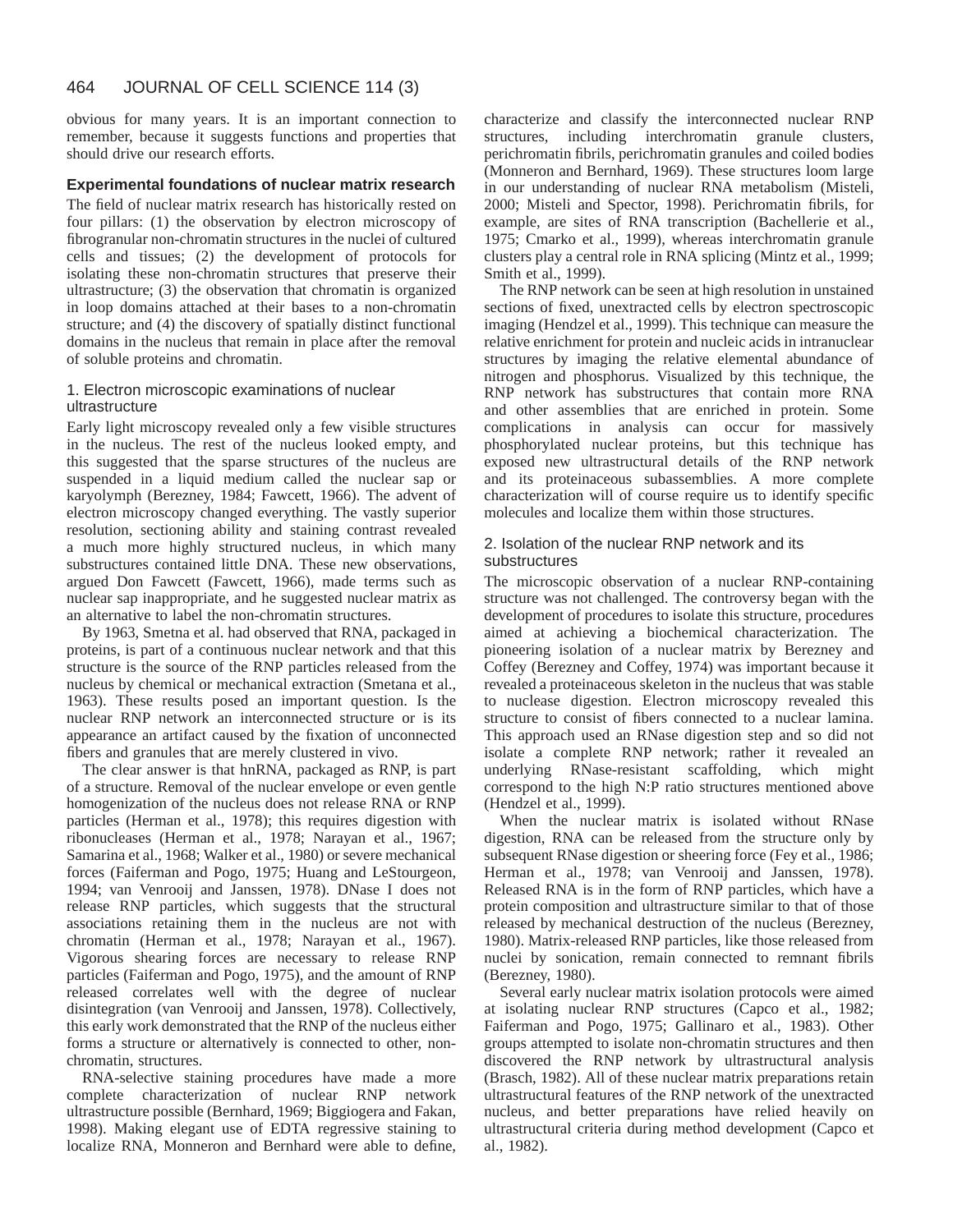Nuclear matrix preparations *should* be evaluated by how well they preserve the ultrastructure of the nuclear RNP network. The most straightforward method of assessment is EDTA regressive staining of thin sections, which selectively visualizes RNA structures both in unextracted nuclei and in nuclear matrix preparations. The isolation procedure affording the best ultrastructural preservation uses extensive crosslinking of the nucleus before removal of chromatin with DNase I (Nickerson et al., 1997). This procedure removes 95% of DNA and histones from the nucleus. The crosslinking allows superior preservation of ultrastructure (Fig. 1B), which is extremely similar to that of the nuclear RNP network observed by selective staining for RNA in unextracted cells (Fig. 1A) (Bernhard, 1969; Biggiogera and Fakan, 1998)*.* 

The nuclear matrix consists of two parts: the nuclear lamina and an internal nuclear matrix that is connected to the lamina and fills the nuclear interior (Fig. 2A). This internal matrix is a network of irregular fibers that have an intricate fine structure. Structural remnants of nucleoli are evident in this network. At higher magnification (Fig. 2B), the fibers of the crosslinkstabilized nuclear matrix appear as intricately structured fibers attached to granular material. The fibers are built on a network of branched filaments that lie beneath and protrude from these fibers. If crosslinking is not used (Fig. 3), the network of branched 10-nm filaments is stripped of covering material (He et al., 1990).

The preservation of the nuclear RNP network after the removal of chromatin can be evaluated in selectively stained ultrathin sections prepared by the EDTA regressive method (compare Fig. 1A and Fig. 1B). The nuclear distribution of the RNP network is conserved through the matrix isolation procedure. Higher magnification reveals that the subassemblies of the RNP network are also conserved. For example, in Fig. 1C, a well-preserved interchromatin granule cluster has been immunostained with an antibody against the RNA-splicing factor SRm300 (Blencowe et al., 2000; Blencowe et al., 1994).

Other nuclear matrix preparations show similar ultrastructural features, although they exhibit varying degrees of preservation. Even matrix isolation by a radically different procedure, removing chromatin by electroelution, uncovers a structure that is markedly similar and reveals an underlying network of core filaments (Jackson and Cook, 1988). On the basis of these observations, the laboratories of Penman and Cook proposed that the internal nuclear matrix is constructed

**Fig. 1.** The RNP network of the nucleus is well preserved after chromatin removal in a nuclear matrix preparation. Shown are CaSki cells prepared for conventional thin section microscopy before (A) and after (B) the isolation of a crosslink-stabilized nuclear matrix and selectively stained for RNA by the EDTA-regressive staining procedure to visualize the RNP network. The nuclear lamina (L) forms the periphery of both nucleus (A) and nuclear matrix (B). The removal of chromatin after formaldehyde crosslinking does not substantially alter the structure or spatial distribution of the nuclear RNP network. (C) Higher magnification reveals well-preserved interchromatin granule clusters, enriched in RNA-splicing factors, in the RNP-network of the crosslink-stabilized nuclear matrix. The CaSki nuclear matrix in this panel was counterstained with an antibody recognizing the RNA-splicing factor SRm160 and a colloidal-gold-conjugated second antibody. Bars: 500 nm (A and B); 200 nm (C). From Nickerson et al., 1997. Copyright 1997 National Academy of Sciences, USA.

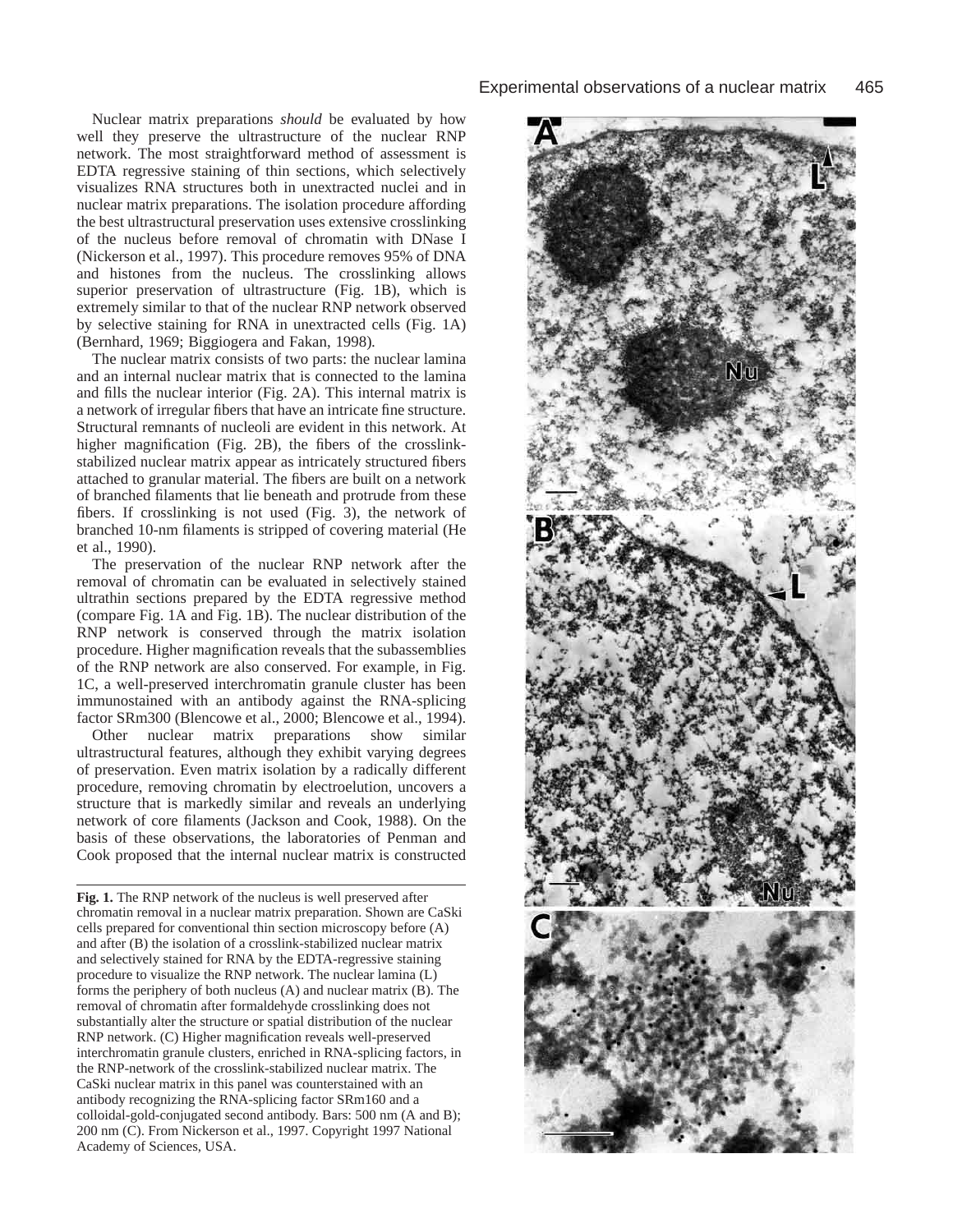**Fig. 2.** The nuclear matrix of a CaSki cell prepared by the crosslink-stabilized nuclear matrix preparation procedure and visualized by resinless section electron microscopy. (A) The nuclear matrix consists of two parts: the nuclear lamina (L) and a network of intricately structured fibers connected to the lamina and well distributed through the nuclear volume. The matrices of nucleoli (Nu) remain and are connected to the fibers of the internal nuclear matrix. Three remnant nucleoli may be seen in this section. (B) Seen at higher magnification, the highly structured fibers of the internal nuclear matrix are constructed on an underlying structure of 10-nm filaments, which occasionally branch. These are seen most clearly when, for short stretches, they are free of covering material (arrowheads). Bars: 1 µm (A); 100 nm (B). From Nickerson et al., 1997. Copyright 1997 National Academy of Sciences, USA.



on an underlying network of branched 10-nm filaments that connect to the nuclear lamina (He et al., 1990; Jackson and Cook, 1988; Nickerson et al., 1997). In this model other nuclear matrix components, including hnRNP, are positioned by direct and indirect attachments to 10-nm filaments. These attachments may be dynamic, allowing for considerable plasticity in nuclear architecture and function. Definitive testing of this model of internal nuclear organization will only be possible with a better molecular characterization of 10-nm nuclear filaments, but alternative models of internal nuclear matrix architecture based on ultrastructural observations have not been proposed.

Most nuclear matrix isolation protocols employ non-ionic detergent extraction to remove membranes, deoxyribonuclease digestion to fragment DNA, and hypertonic salt washes to remove the digested DNA. The resulting preparations share similar morphologies, which are preserved to varying degrees. Methods that avoid detergents and/or are performed without hypertonic salt concentrations have been developed (Engelhardt, 1999; Jackson and Cook, 1988; Mirkovitch et al., 1984; Nickerson et al., 1997; Wan et al., 1999) and reveal ultrastructural features similar to those seen in traditional matrix preparations. The ultrastructure of the isolated nuclear matrix cannot, therefore, be ascribed, as critics assert, to NaCl- or Triton-induced precipitations of nuclear, but not cytoplasmic, proteins (Pederson, 2000).

3. The attachment of chromatin loops to intranuclear sites 30-nm chromatin fibers are organized in loops ranging in size from 5 kb to 200 kb (Davie, 1995; Nelson et al., 1986; Razin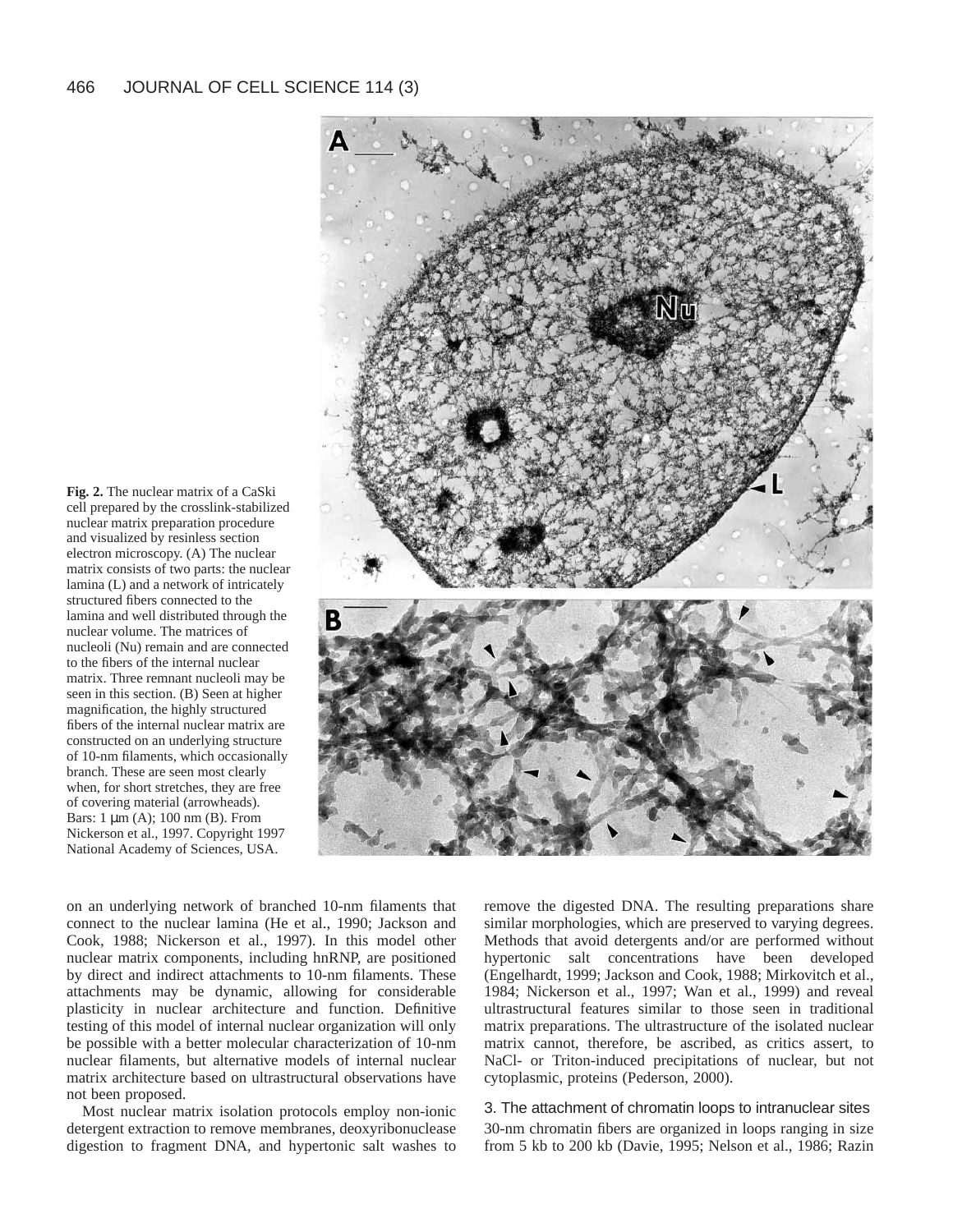

**Fig. 3.** The 10-nm core filaments of the nuclear matrix prepared from a HeLa cell as in Fig. 2 but without a crosslinking step after the removal of soluble proteins. This more rigorous extraction uncovers the network of branched 10-nm filaments seen in this resinless section electron micrograph. The filaments are almost completely uncovered, unlike the coated core filaments of the crosslinkstabilized nuclear matrix (Fig. 2). This high-magnification view shows connections between core filaments and the nuclear lamina (L). A typical branch structure is marked by the arrow. Bar,  $100 \mu m$ . Figure courtesy of D. He and S. Penman.

et al., 1995). Such loops must require structural constraints at their bases. In nuclei, loops are formed by attachments to the nuclear matrix, and a similar loop structure is evident at mitosis, when attachments are made to a proteinaceous chromosomal scaffold.

The existence of chromatin loops was first inferred from measurements of nuclear sedimentation in ethidium bromide at elevated salt concentrations (Benyajati and Worcel, 1976; Cook and Brazell, 1975; Cook et al., 1976). These conclusions were confirmed by the direct microscopic visualization of DNA loops extending far beyond the nuclear lamina after the stripping of histones (Vogelstein et al., 1980). The loops remain anchored to an intranuclear structure and can be wound back into the nucleus by increases in ethidium bromide concentration to levels that induce positive supercoiling. Autoradiography of these preparations, often referred to as halos, from cells pulse labeled with  $[3H]$ thymidine shows a movement of newly replicated DNA from loop bases to loop peripheries. This suggested that DNA is replicated at the base of chromatin loops by DNA polymerase complexes attached to the nuclear matrix (Pardoll et al., 1980). Replicating DNA loops are reeled through these fixed polymerases. Stably anchored sites of DNA replication have now been observed in living cells (Leonhardt et al., 2000). Time-lapse examination

#### Experimental observations of a nuclear matrix 467

during S phase shows little movement of replication foci, a result consistent with stable anchoring of replication complexes on a non-chromatin structure. Changes in the 3D distribution of replication sites occur through disassembly of early sites and new assembly of later sites, not by movement, fusion or fission.

This arrangement of DNA replication complexes, when extrapolated to transcription, suggested that transcribing RNA polymerases are also at fixed sites on the nuclear matrix (Cook, 1999) and solves the topological problem of how a nascent and growing RNA avoids wrapping around its DNA template. Such a hypothesis is increasingly supported by experimental data (Jackson et al., 1998) and places actively transcribed genes at the bases of chromatin loops, close to matrix-attached RNA polymerases. This localization is consistent with a large and older literature showing selective enrichment of active genes at nuclear-matrix-proximal sites. More recently, Gerdes et al. have directly demonstrated the localization of active genes at loop bases by fluorescence in situ hybridization (Gerdes et al., 1994). Many of the enzymes and complexes required for chromatin remodeling and gene activation are also present at nuclear-matrix-associated sites, which may also contain loop bases (Hendzel et al., 1994; Reyes et al., 1997; Sun et al., 1999).

The anchoring of chromatin loops on the nuclear matrix has been studied in considerable molecular detail. Genes contain DNA sequences called matrix-attachment regions (MARs) or scaffold-attachment regions (SARs) that have 150-200 bp subregions that can become single stranded under torsional stress (Bode et al., 1992). MARs are interspersed in the *Drosophila* genome at intervals of 26,000-112,000 kb (Mirkovitch et al., 1986). This is consistent with the estimated sizes of chromatin loops in flies and mammals (Benyajati and Worcel, 1976; Jackson et al., 1990; Razin et al., 1995; Vogelstein et al., 1980). Binding of MARs to the nuclear matrix usually enhances transcription, but can sometimes repress gene expression (Boulikas, 1995).

MARs bind to specific nuclear matrix and nuclear lamina proteins, of which many are present in all cell types. The bestcharacterized MAR-binding protein, however, is probably SATB1, which is preferentially expressed in thymocytes (Dickinson et al., 1992). SATB1-knockout mice die soon after birth and do not develop T cells (Alvarez et al., 2000). The absence of SATB1 in cells of this lineage causes at least 2% of all genes to be de-repressed, and this inappropriate expression of genes - including apoptosis-related genes - could block normal T cell development. SATB1-binding MAR sequences are located at the base of chromatin loops only in cells expressing SATB1 (de Belle et al., 1998). In SATB1-null cells, they are located at the periphery of loops. SATB1 binding MARS are retained in nuclear matrix preparations only in cells expressing SATB1.

This cell type specificity of chromatin loop architecture and developmentally programmed gene expression demonstrates the central importance of nuclear-matrix–chromatin interactions in cells. Chromatin-loop bases, at which the RNAcontaining nuclear matrix meets chromatin, are where the important business of the nucleus - DNA replication, gene expression and their regulation - must be conducted.

Interphase chromosomes are organized in discrete and nonoverlapping 3D territories (Cremer et al., 1996). These can be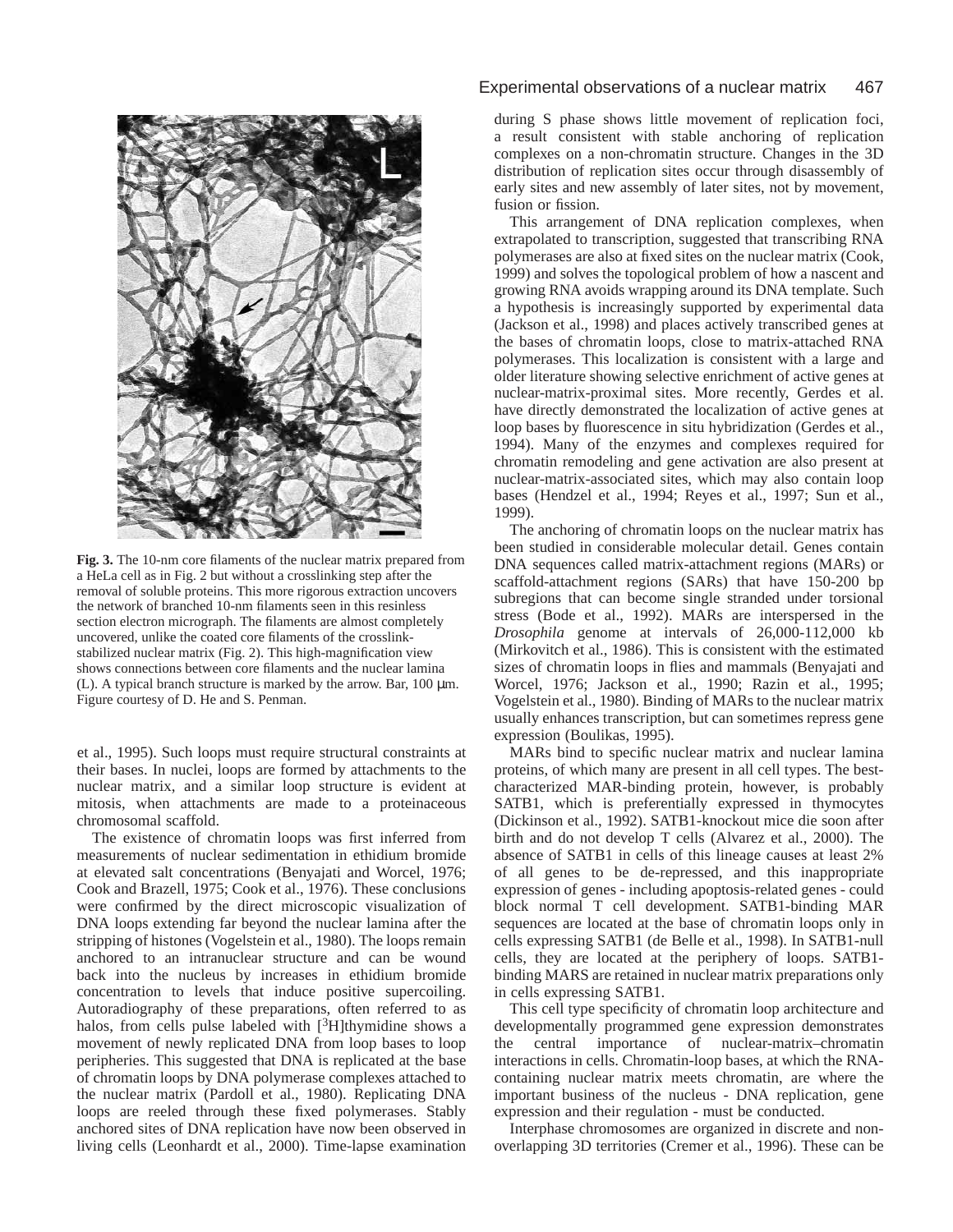identified by FISH with libraries of chromosome-specific sequences. Actively transcribed genes are more likely to be near the periphery of chromosomal territories, which suggests a very high degree of structural organization (Kurz et al., 1996). 400–800-nm subdomains can be identified within chromosomal territories by their property of replicating at the same time during S phase. These subterritories can be visualized in living cells in which they display a limited movement (Bornfleth et al., 1999). The distribution of chromosomal territories is well preserved in the small fraction of DNA retained at loop bases in nuclear matrix preparations (Ma et al., 1999).

The diversity in nuclear matrix isolation protocols, although yielding complementary results, has spawned some diversity in terminology. Like most of my colleagues, I use the terms nuclear matrix, nuclear scaffold and nucleoskeleton to refer to the same nuclear structure. The term nuclear scaffold was first employed to describe a nuclear structure isolated by digestion of DNA after removal of histones by either 2 M NaCl or dextran sulfate-heparin (Adolph, 1980). The former is the classic nuclear matrix preparation, but the term nuclear scaffold was later adopted by workers employing 25 mM lithium 3,5-diiodosalicyclate instead of 2 M NaCl in the removal of chromatin (Mirkovitch et al., 1984) - a procedure reported to preserve molecular interactions at chromatin loop bases better. To these workers, the term scaffold had the advantage of emphasizing the similarity between chromatin loop structure at interphase and at mitosis, when chromatin loops are anchored to a structure termed 'the chromosomal scaffold' (Adolph et al., 1977).

#### 4. The domain organization of the nucleus survives chromatin removal

The mapping of the positions of specific molecules by immunostaining, fluorescence in situ hybridization, and pulse labeling has identified a growing number of spatially distinct, functional nuclear domains, including RNA transcription sites, DNA replication sites, speckled domains enriched in RNAsplicing factors, coiled bodies and chromosomal territories (reviewed by Leonhardt and Cardoso, 1995; Nickerson et al., 1995; Spector, 1996). These domains, and their constituent molecules, retain their positions after the removal of the nuclear envelope, soluble proteins and chromatin. The domains observed in nuclear matrix preparations by confocal or electron microscopy are not collapsed against the lamina and are not floating free. They are retained in a precise 3D relationship to other nuclear landmarks, which must be accomplished by a structure. Most domains correspond to structures that can be observed by electron microscopy in unfractionated nuclei and in nuclear matrix preparations.

Fixed DNA-replication sites have been observed in living cells stably expressing low levels of PCNA fused to GFP (Leonhardt et al., 2000). These sites and the machinery required for replication are retained in an unchanged spatial distribution in matrix preparations (Berezney and Wei, 1998; Hozak et al., 1993; Nakayasu and Berezney, 1989; Smith et al., 1984; Tubo and Berezney, 1987; Tubo et al., 1987). The same is true of transcription sites. More than 2000 transcription sites can be observed after pulse labeling of cultured mammalian cells (Jackson et al., 1998; Wansink et al., 1993; Wei et al., 1999). These transcription sites, including newly transcribed

RNA, RNA polymerases I and II, and various transcription factors, retain their 3D distribution in nuclear matrix preparations (Dickinson et al., 1990; Jackson and Cook, 1985; Mancini et al., 1999; Stenoien et al., 2000a; van Wijnen et al., 1993; Wansink et al., 1996; Wei et al., 1999; Xing and Lawrence, 1991; Zeng et al., 1997).

The speckled domain is another class of subnuclear structure that associates with the nuclear matrix. Speckled domains are highly enriched in molecules involved in RNA splicing. Readily detected by immunofluorescent localization of RNAsplicing factors, they correspond in large part to the interchromatin granule clusters previously observed by electron microscopy in unfractionated cells (Monneron and Bernhard, 1969; Spector, 1996). In nuclear matrix preparations, the ultrastructure and intranuclear positions of these structures are well conserved after the removal of chromatin by DNase I (Nickerson et al., 1997), and RNAsplicing factors are retained. Spector and co-workers have isolated interchromatin granule clusters from nuclear matrix preparations (Mintz et al., 1999). Protein mass spectrometry of these isolated nuclear matrix substructures reveals many proteins involved in RNA splicing and packaging. RNA splicing itself can occur on nuclear-matrix-associated spliceosomal complexes (Zeitlin et al., 1987; Zeitlin et al., 1989). Preassembled complexes containing full-length mRNA precursors are retained in nuclear matrix preparations and will splice out introns in situ upon addition of ATP. The nuclear matrix proteins SRm160 and SRm300, which are required for some in vitro RNA-splicing reactions, are localized to interchromatin granule clusters and might bridge dynamic interactions between splicing complexes and the matrix (Blencowe et al., 2000; Blencowe et al., 1998; Blencowe et al., 1994).

#### **Observations of a nuclear matrix in living cells**

The four pillars of nuclear matrix research discussed above are buttressed by additional research that has increasingly employed live cells. The *Drosophila* proteins CP60 and CP190 shuttle between the nucleus and centrosomes in a cell-cycledependent way (Oegema et al., 1997). Both are nuclear matrix proteins, as judged by their retention after the removal of chromatin. In living embryos, both fluorescently tagged proteins are observed in fibrous material by wide-field 3D microscopy (Oegema et al., 1997). Fibers containing the respective proteins are not coincident, but occasionally overlap, and they do not co-localize with DNA. These fibrous networks persist in mitosis, when they become spatially separated from chromosomes; their fibrous appearance is therefore not 'channeling' caused by exclusion from regions of nuclear chromatin. The targeting of CP60 to fibrous extrachromosomal structures requires another protein, EAST, which controls the size of an expandable, extrachromosomal domain (Wasser and Chia, 2000). The protein Skeletor may be another component of this fibrous *Drosophila* nucleoskeleton (Johansen et al., 1999). Another novel approach to the study of nuclear structure is micromanipulation of nuclear structures in living cells (Maniotis et al., 1997), which has shown that subnuclear structures and interphase chromosomes are all connected.

#### **Structural molecules of the nuclear matrix**

Although we have characterized the ultrastructure of the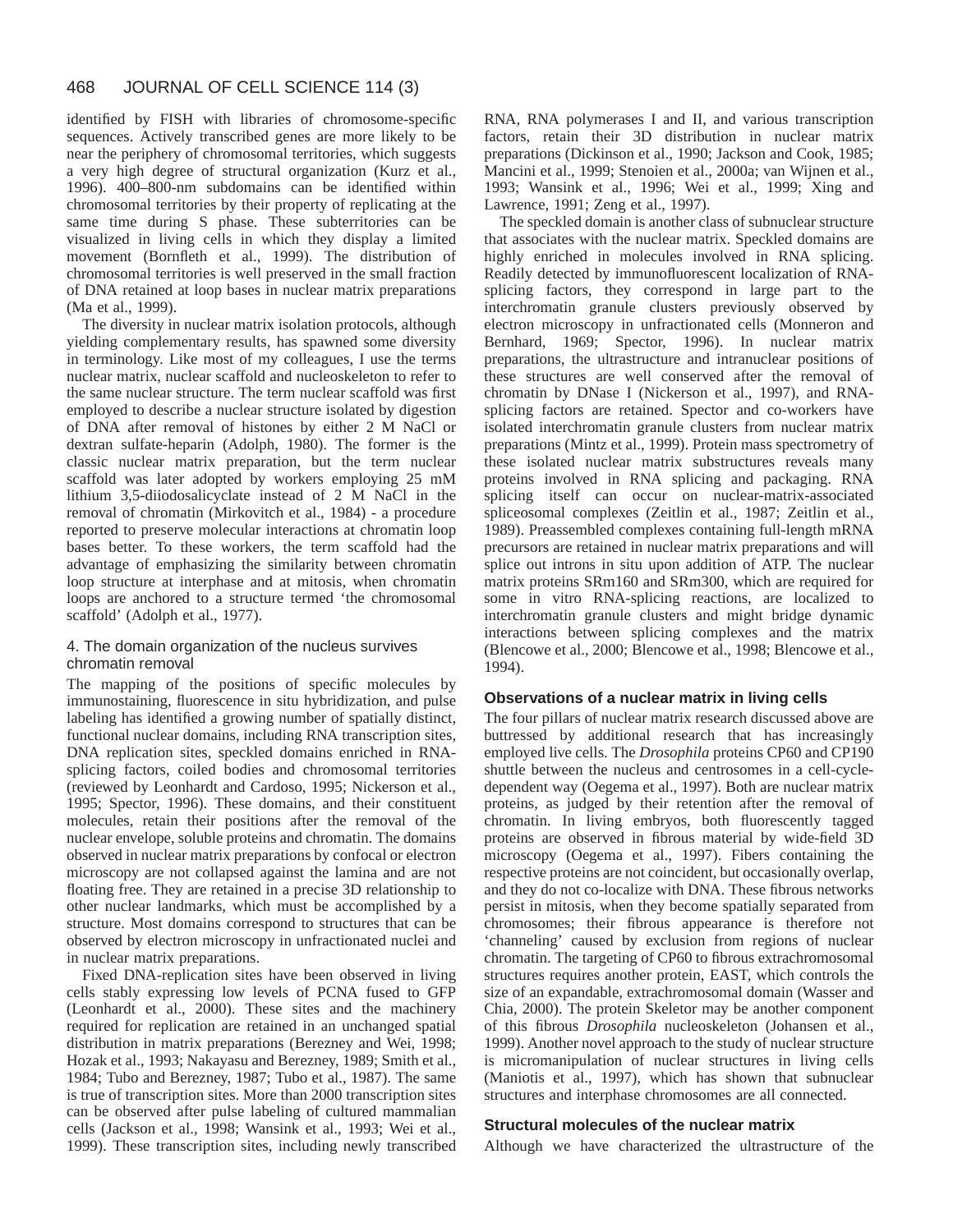internal nuclear matrix and its subassemblies, we know much less about their major structural molecules. Many nuclear matrix proteins have been identified and sequenced, but we do not know where or how they assemble into structures. This is a problem that will hobble future research until we address it with the combined application of biochemistry and electron microscopy.

The protein composition of the nuclear matrix is quite different from that of other cellular or nuclear fractions (Capco et al., 1982). Nuclear matrix preparations examined by 2D gel electrophoresis typically reveal 200 major protein spots. A subset of these proteins is cell-type specific, whereas the expression of others correlates with malignant progression (Fey and Penman, 1988; Getzenberg et al., 1991). The nuclear lamina, contains three major structural proteins: lamin A, lamin B and lamin C. Additional proteins connect the lamina to the nuclear envelope and to heterochromatin clustered at the nuclear periphery (Goldberg et al., 1999; Gruenbaum et al., 2000). Our understanding of the molecular architecture of the internal nuclear matrix is less advanced; only a few proteins have been localized by electron microscopy, and only a few protein-protein interactions are known.

Van Driel and colleagues (Mattern et al., 1996) identified a subset of nuclear matrix proteins released by the application of 2 M NaCl, RNase A and dithiothreitol. Analyzed by 2D electrophoresis, the principal proteins were identified as hnRNP proteins and the nucleolar protein B23. This is hardly surprising, given the identity of the nuclear matrix as an RNPcontaining structure. The ultrastructure of the crosslinkstabilized nuclear matrix (Nickerson et al., 1997) and the localization of hnRNP core proteins relative to filaments (He et al., 1991) suggests a model in which assemblies of hnRNP are attached to the underlying armature of branched 10-nm filaments (see above).

The characterization of 10-nm core filament composition is the central problem in nuclear matrix structure. Several proteins have been proposed to be core filament proteins but, so far, none has been elected as a principal structural component of the filaments. Lamins can be detected at sites along nuclear filaments (Hozak et al., 1995), but the distribution of sites and low level of staining suggest that they are not the structural core. An antibody against NuMA labels a subfraction (~15%) of nuclear filaments (He et al., 1995), This leaves a majority of core filaments unaccounted for. In addition, three other anti-NuMA antibodies readily label the nuclear matrix but not on 10-nm filaments (J. Nickerson, G. Krockmalnic, and S. Penman, unpublished results). NuMA can self assemble into multi-arm oligomers both in vitro and after overexpression in cells (Gueth-Hallonet et al., 1998; Harborth et al., 1999) and, therefore, seems a promising candidate for a structural protein that has a different role in nuclear architecture.

Recently, Tan et al. reported that sonicated RNP remnants can be induced to assemble into filaments that could contain the hnRNP proteins A2 and/or B1 and that these might be the core filaments (Tan et al., 2000). Reassembled hnRNP A2/B1 filaments are 7-18 nm in diameter and are helical, with a pitch of 60 nm. In the nucleus, 10-nm core filaments are not helical and, like intermediate filaments, have an axial repeat of 23 nm (Jackson and Cook, 1988). Of course, these differences in form might be attributable to the highly artifactual nature of high-

energy sonication, isolation and reassembly. Nevertheless, an antibody that recognizes a shared epitope on hnRNP core proteins, including A2/B1 (Leser et al., 1984), does not stain core filaments (He et al., 1991). Although localization of hnRNP A2/B1 with additional antibodies should be - and is being - done, it seems unlikely that hnRNP A2 and hnRNP B1 are principal core filament constituents.

A growing number of proteins known to play roles in cytoarchitecture are being found in the nucleus and nuclear matrix. Especially interesting are nuclear actin (Capco et al., 1982) and a large number of actin-binding proteins (Rando et al., 2000). Some of this nuclear actin might be in filamentous form (Amankwah and De Boni, 1994). Actin-related nuclear proteins include myosin and structural protein 4.1 (Krauss et al., 1997; Nowak et al., 1997), which can bind to NuMA (Mattagajasingh et al., 1999). This interaction could link actinrelated nuclear structures to NuMA-related structures. Although the role of actin in the nuclear matrix remains mysterious, there have been hints of an interaction between nuclear actin and nuclear RNAs (Nakayasu and Ueda, 1985; Schroder et al., 1987). More recently, actin and several actinrelated proteins have been found in chromatin-remodeling complexes (Rando et al., 2000).

Proteins may not be the only non-chromatin structural molecules in the nucleus. The nuclear matrix retains most nuclear RNA, some of which may be a structural determinant of higher-order chromatin architecture (Nickerson et al., 1995). Intact RNA and the continuing synthesis of RNA are required for normal chromatin structure. Digestion with ribonucleases or treatment of either cultured cells or animals with RNA polymerase II inhibitors causes the collapse of chromatin into progressively larger masses of heterochromatin-like material (Derenzini et al., 1976; Derenzini et al., 1981; Nickerson et al., 1995; Nickerson et al., 1989). A great deal of the hnRNA of the nucleus is not a precursor for mRNA, and some of this could structure chromatin. One example of a specific nuclearmatrix-associated and non-protein-coding hnRNA that has a proven role in higher-order chromatin structure and epigenetic regulation is XIST, a polyadenylated RNA that functions in the structural inactivation of all but one X chromosome in female mammalian cells (Clemson et al., 1996; Panning and Jaenisch, 1998).

#### **Nuclear dynamics**

It has long been suggested that the nuclear matrix is a highly dynamic structure (Berezney, 1979). Recently, however, the existence of a nuclear matrix has been questioned, in part, because some components of the nucleus are dynamic (Pederson, 2000). A powerful approach for measuring the dynamics of subnuclear structures and molecules is to track fluorescently tagged molecules in living nuclei. Time-lapse studies can characterize the plasticity of the structures in which those molecules are incorporated. The binding parameters of individual molecules with those structures are better determined by laser photobleaching techniques (Kruhlak et al., 2000; Phair and Misteli, 2000). Current results suggest that nuclear substructures - such as interchromatin granule clusters or DNA replication sites - are interconnected with the nuclear matrix and have relatively fixed positions; they move only over time periods of 10 minutes to several hours. Some of the molecules present in these structures, however, may be in more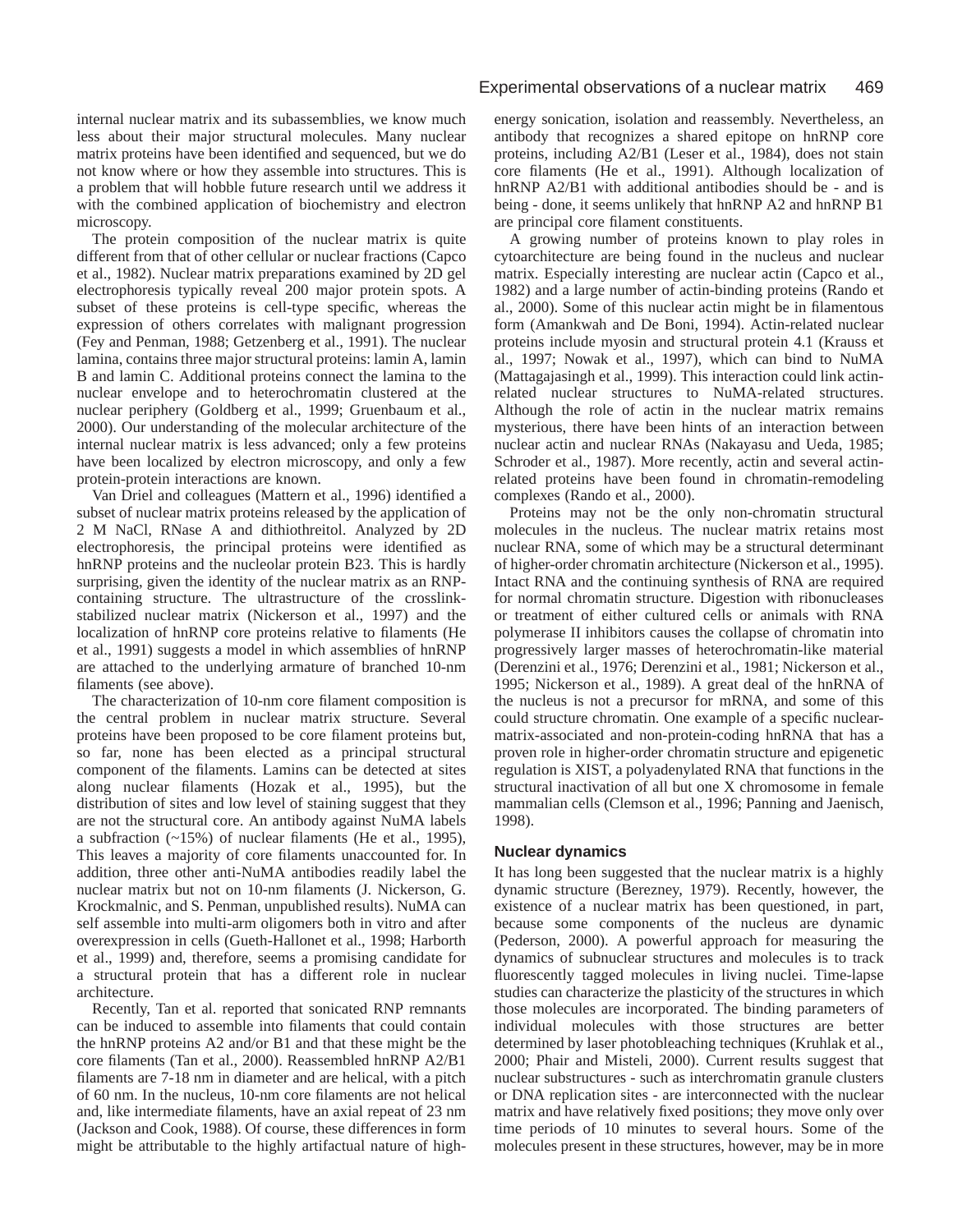rapid equilibrium with smaller and more soluble nucleoplasmic pools.

All structures that are not covalently crosslinked must arise from dynamic interactions between constituent molecules. These can be equilibrium or steady-state interactions, but there are always at least two pools of molecules: free and bound. Molecules will move at diffusion rates when free and at the same rate as the structure when bound. Taking advantage of this difference, photobleaching-recovery techniques can help characterize the binding equilibria for molecules docking on a simple, stable structure. The analysis becomes complicated if the protein has multiple and heterogenous interactions.

#### Chromatin dynamics

Abney et al. showed, using a DNA-intercalating dye, that the positions of photobleached 400-nm-diameter regions of chromatin change little in one hour (Abney et al., 1997). Timelapse studies indicate that, over shorter periods, fluorescently tagged chromosomal subterritories 400-800 nm in diameter have a limited range of random motion (Bornfleth et al., 1999). Together, these results suggest that small regions of chromatin are flexibly tethered to relatively immobile sites. Chromatin proteins can have very different rates of photobleaching recovery (Phair and Misteli, 2000). Histone H2B-GFP does not substantially recover over periods of several minutes, whereas HMG-17 has a surprisingly rapid recovery. This suggests that the exchange of HMG-17 on chromatin is much more facile than that of the histone. The result does not show that HMG-17 is unassociated with a nuclear structure (chromatin).

#### RNA dynamics

The dynamics of nuclear RNA are more contested. Ribonuclease digestion or severe sheering force is required to release most nuclear RNA. Nevertheless, Pederson proposes that the larger fraction of nuclear polyadenylated RNA diffuses (Pederson, 2000). This view is based on the measured mobility of fluorescently tagged oligo-dT in the nucleus of cultured cells (Politz et al., 1998; Politz et al., 1999). A majority of this nucleotide moves at rates approaching that of diffusion, whereas a smaller fraction is more static. If the fraction of oligo-dT in each population that is actually hybridized to polyadenylated nuclear RNA in the living cell could be determined, then this experimental approach would tell us something important about nuclear RNA dynamics.

Localization of specific polyadenylated RNAs in fixed nuclei by FISH with intron and exon probes identifies highly localized, nuclear-matrix-associated, non-diffusing populations (Smith et al., 1999; Xing and Lawrence, 1991). These results suggest a model in which newly transcribed mRNA is processed in and constrained to small nuclear sites, even immediately after splicing. These are relatively slow steps, and considerable accumulation results. Then, in a more rapid step, RNA is released from these sites and moves to nuclear pores for export. The mechanism of movement to pores is unknown, although both diffusion and directed transport mechanisms have been proposed (Miralles et al., 2000; Singh et al., 1999).

#### Nuclear protein dynamics

Several studies have examined the dynamics of nuclear GFP fusion proteins. Unfortunately, photobleaching studies have

not yet been done on molecules proposed to play a major role in nuclear matrix structure - for example, actin, NuMA and EAST - but have focused on proteins involved in transcription or DNA replication. Most current experiments use transiently overexpressed GFP fusion proteins. The resulting measurements are meaningful only if the number of GFP fusion protein molecules plus the number of endogenous molecules is considerably smaller than the number of available binding sites. If the binding sites are saturated, the excess protein will tend to be highly mobile (Kruhlak et al., 2000; Shopland and Lawrence, 2000). In some studies, it is impossible to evaluate whether this condition is met. In a study careful to avoid this pitfall, Leonhardt et al. observed DNA replication sites in time-lapse studies of living cells stably expressing low levels of PCNA-GFP (Leonhardt et al., 2000). As discussed earlier, these sites have very restricted mobility, which is consistent with stable anchoring of replication complexes to fixed sites on the nuclear matrix.

Fluorescence tagging of transcription factors bound to promoters has provided additional insight into nuclear protein dynamics. The estrogen receptor  $\alpha$  (ER $\alpha$ )-GFP fusion, for example, has a diffuse nuclear pattern in the absence of ligand and is soluble. After addition of estrogen, it becomes concentrated in discrete nuclear sites and becomes nuclear matrix bound (Stenoien et al., 2000a). Recent photobleaching experiments by Mancini et al. have shown that ERα dynamics are regulated by ligand, cellular ATP levels, and proteosomal inhibition (Stenoien et al., 2000b). Unliganded  $ER\alpha$  is highly mobile (recovery  $t_{\frac{1}{2}} = 1$  second). Estradiol binding decreases the mobility ( $t_{1/2} = 8$  seconds), and this effect correlates with increased matrix binding. Binding of the estrogen antagonist ICI 182, 789 or treatment of cells with proteasomal inhibitors almost stops exchange ( $t_{\frac{1}{2}}$  = 5-20 minutes). The glucocorticoid receptor, when bound to chromatin, undergoes rapid exchange with an unbound pool of receptor (McNally et al., 2000).

GFP fused to the RNA-splicing factor ASF/SF2 localizes to speckles. These splicing speckles, seen by light microscopy, correspond to the interchromatin granule clusters observed as nuclear-matrix-associated structures by electron microscopy (Fig. 1C). Two independent FRAP measurements show that GFP-ASF/SF2 fluorescence recovers only two orders of magnitude slower than the rate of GFP diffusion (Phair and Misteli, 2000; Kruhlak et al., 2000). There are, however, two different interpretations of this common result. The first is that ASF/SF2 moves so rapidly through the nucleus that this protein is unlikely to interact with any stable nuclear structure (Pederson, 2000). The second interpretation is that ASF/SF2 is slowed by transient binding to a relatively immobile nuclear matrix (Kruhlak et al., 2000). In the simplest case, GFP-ASF/SF2 would be relatively immobile when bound to interchromatin granule clusters but moving at diffusion rates when free.

Splicing speckles labeled with GFP-ASF/SF2 can, over periods of ten minutes to several hours, move within the nucleus, bud and fuse (Misteli et al., 1997). They can also move in a directed way to new sites of high-level RNA transcription. This movement is, however, much slower than the movement through the nucleoplasm of artificially induced structures of similar size, which do not interact with the nuclear matrix (Kruhlak et al., 2000). In all photobleaching experiments with ASF/SF2-GFP, recovery of fluorescence reveals the same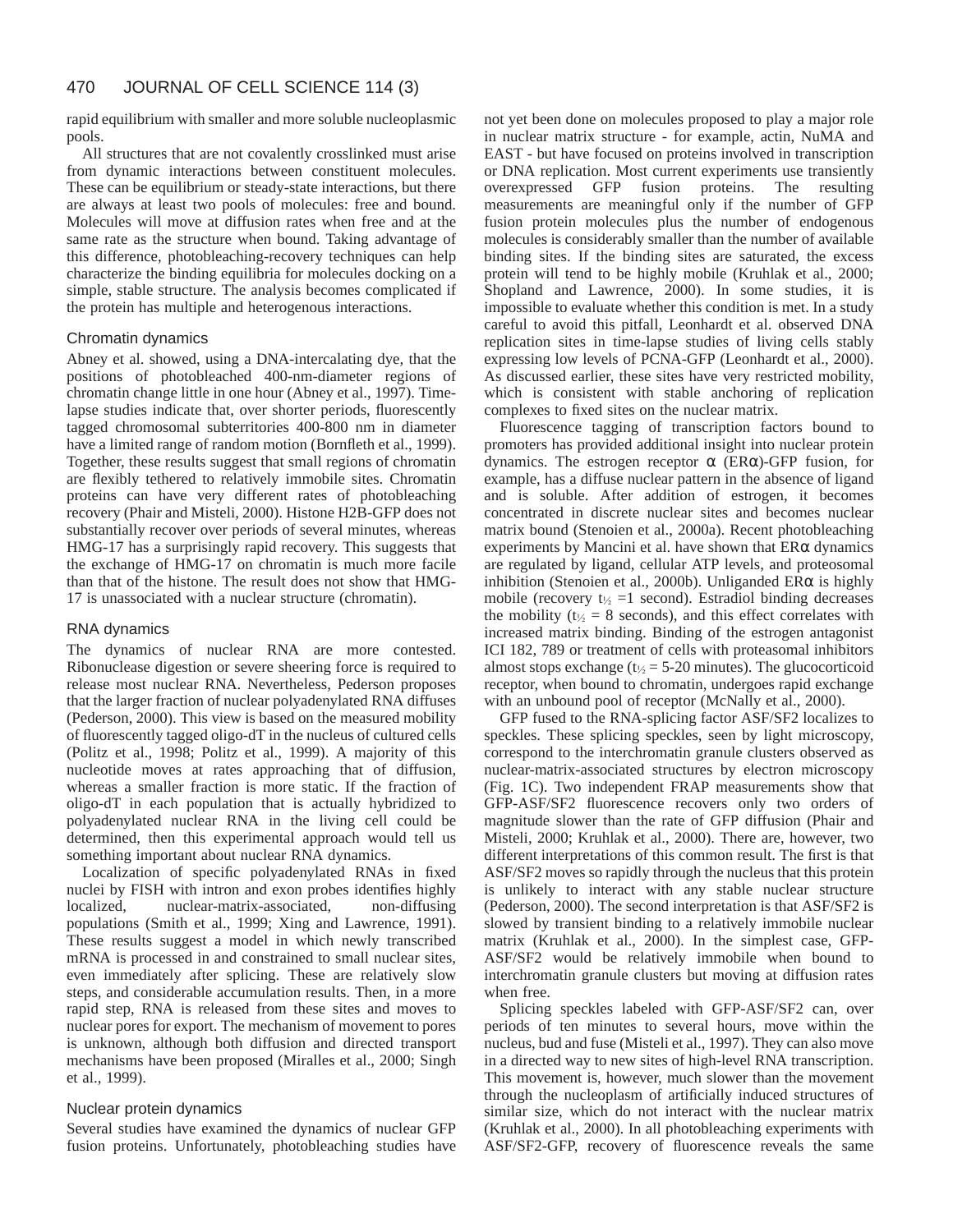speckle distribution present before bleaching (Kruhlak et al., 2000; Phair and Misteli, 2000). Thus, the association of ASF/SF2-GFP with speckles is much more dynamic than speckle structure and position. This is consistent with ASF/SF2-GFP having rapid transient interactions with a matrix-associated interchromatin granule cluster that is very slowly remodeling.

The behavior of some proteins in photobleaching experiments presents a paradox. ASF/SF2 is a good example. Photobleaching results suggest that ASF/SF2 rapidly exchanges between binding sites on interchromatin granule clusters and a soluble pool. However, this protein does not diffuse away when barriers to that diffusion, the nuclear and cell membranes, are removed. When these membranes are removed by non-ionic detergent extraction, splicing factors, including ASF/SF2, do not diffuse away (Misteli and Spector, 1996; Shopland and Lawrence, 2000; J. Nickerson, unpublished observations). Splicing speckles (interchromatin granule clusters) do not require soluble factors for their maintenance (Misteli and Spector, 1996), are maintained for 18 hours after permeabilization (Shopland and Lawrence, 2000), and do not lose splicing factors after mechanical disruption of the nucleus (Shopland and Lawrence, 2000). A majority of ASF/SF2 remains in speckles after 0.1% Triton X-100 extraction (Misteli and Spector, 1996) and after 0.5% Triton X-100 extraction (J. Nickerson, unpublished observations).

Interchromatin granule clusters have been isolated from nuclear matrix preparations (Mintz et al., 1999). The purification protocol requires many extractions, incubations, washes and cesium sulfate centrifugations. After all these opportunities to escape by free diffusion, ASF/SF2 is a major protein identified in these isolated structures by both western blotting and protein mass spectrometry (Mintz et al., 1999). All these results in disrupted or extracted cells suggest slow exchange between structure-associated and nucleoplasmic pools.

The inconsistency between the dynamics of ASF/SF2 in live cells and those in dead or fractionated cells could be resolved if the rapid exchange of ASF/SF2 between IGC-associated and soluble sites were regulated by soluble factors lost after cell disruption. Obvious candidates for such factors are protein kinases and ATP. One study attempted to rule this out by reducing cellular ATP levels before photobleaching (Phair and Misteli, 2000). Although it may be mis-stated, the cited method may not cause sufficient ATP reduction and, in any case, cellular ATP levels were not measured. It is too early to rule out an involvement of protein phosphorylation. A second possibility might involve glutathione and sulfhydryl groups. Agents promoting disulfide bond formation could stabilize nuclear structures, whereas sulfhydryl reducing agents could destabilize them (Kaufmann and Shaper, 1984; Mattern et al., 1996).

#### **Conclusion**

Sometimes seeing is believing. Overwhelming evidence for a non-chromatin structure in the nucleus comes from direct microscopic observation. Additional strong experimental evidence should convince us that this nuclear matrix provides an architectural support for higher-order chromatin packaging and for the central processes of nucleic acid metabolism. Our

greatest area of ignorance is the identity of the architectural molecules that assemble into the structures that we have seen for many years with our microscopes. Although we have identified many nuclear matrix proteins, we do not yet know how they fit together into the fibers, filaments and assemblies of the structure. This deficiency can be addressed only by the combined application of biochemistry and microscopy. Doing so is an important goal because structure is the organizing principle of the cell. The cell spatially organizes the incipient chaos of nuclear metabolism by structuring it on a matrix. So too, thinking about a nuclear matrix helps us intellectually to organize the vast, growing and overwhelming experimental data on nucleic acids biochemistry.

Anything static is certainly dead. With our growing power to manipulate live cells, we observe the nucleus as a dynamic organelle. Intranuclear structures, such as chromatin or nuclear matrix subassemblies, move slowly, while their constituent molecules are in more rapid equilibrium with nucleoplasmic pools. The non-chromatin structures of the nucleus were first observed in fixed sections, and, in that form, these structures were both static and dead. Although the major structural proteins of the nuclear matrix have not yet been tracked in live cells, current evidence forces us, like Galileo, to remark, '*Epur si muove*' [And yet it does move].

I thank S. Penman for his comments and encouragement as well as M. Marcini, B. Blencowe, and S. Wagner for discussions that clarified many issues. I regret that space limitations have made it impossible to cite many contributors to our understanding of the nuclear matrix.

#### **References**

- **Abney, J. R., Cutler, B., Fillbach, M. L., Axelrod, D. and Scalettar, B. A.** (1997). Chromatin dynamics in interphase nuclei and its implications for nuclear structure. *J. Cell Biol.* **137**, 1459-1468.
- **Adolph, K. W., Cheng, S. M., Paulson, J. R. and Laemmli, U. K.** (1977). Isolation of a protein scaffold from mitotic HeLa cell chromosomes. *Proc. Nat. Acad. Sci. USA* **74**, 4937-4941.
- **Adolph, K. W.** (1980). Organization of chromosomes in HeLa cells: isolation of histone-depleted nuclei and nuclear scaffolds. *J. Cell Sci.* **42**, 291-304.
- **Alvarez, J. D., Yasui, D. H., Niida, H., Joh, T., Loh, D. Y. and Kohwi-Shigematsu, T.** (2000). The MAR-binding protein SATB1 orchestrates temporal and spatial expression of multiple genes during T-cell development. *Genes Dev.* **14**, 521-535.
- **Amankwah, K. S. and De Boni, U.** (1994). Ultrastructural localization of filamentous actin within neuronal interphase nuclei in situ. *Exp. Cell Res.* **210**, 315-325.
- **Bachellerie, J. P., Puvion, E. and Zalta, J. P.** (1975). Ultrastructural organization and biochemical characterization of chromatin - RNA - protein complexes isolated from mammalian cell nuclei. *Eur. J. Biochem.* **58**, 327- 337.
- **Benyajati, C. and Worcel, A.** (1976). Isolation, characterization, and structure of the folded interphase genome of Drosophila melanogaster. *Cell* **9**, 393- 407.
- Berezney, R. and Coffey, D. S. (1974). Identification of a nuclear protein matrix. *Biochem. Biophys. Res. Commun.* **60**, 1410-1417.
- **Berezney, R.** (1979). Dynamic properties of the nuclear matrix. In *The Cell Nucleus*, vol. 7 (ed. H. Busch), pp. 413-456. Orlando: Academic Press.
- Berezney, R. (1980). Fractionation of the nuclear matrix. I. Partial separation into matrix protein fibrils and a residual ribonucleoprotein fraction. *J. Cell Biol.* **85**, 641-650.
- Berezney, R. (1984). Organization and functions of the nuclear matrix. In *Chromosomal Nonhistone Proteins*, vol. IV (ed. L. S. Hnilica), pp. 119-180. Boca Raton, FL: CRC Press.
- Berezney, R. and Wei, X. (1998). The new paradigm: integrating genomic function and nuclear architecture. *J. Cell. Biochem.* (suppl.) **31**, 238-242.
- **Bernhard, W.** (1969). A new staining procedure for electron microscopical cytology. *J. Ultrastruct. Res.* **27**, 250-265.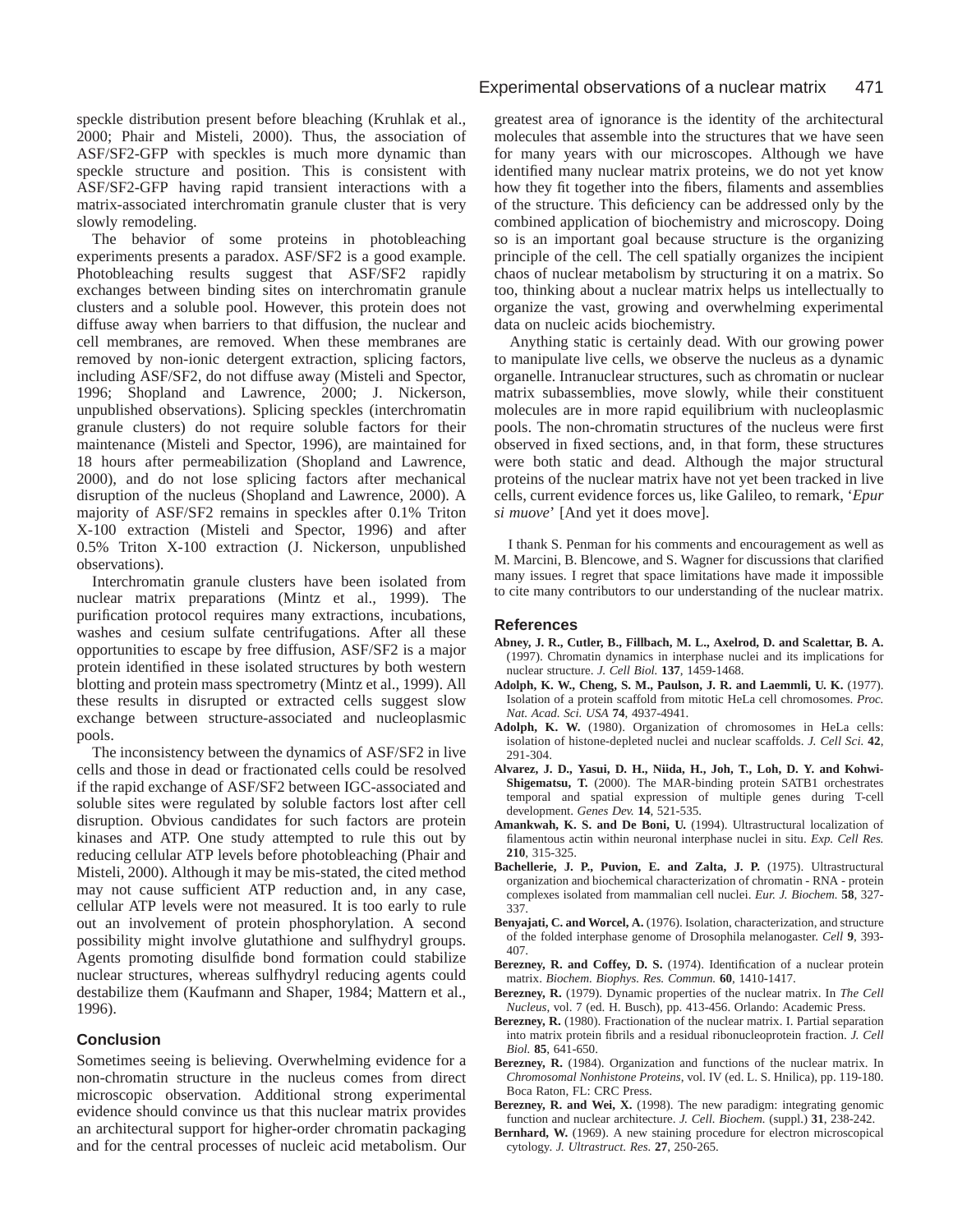- **Biggiogera, M. and Fakan, S.** (1998). Fine structural specific visualization of RNA on ultrathin sections. *J. Histochem. Cytochem.* **46**, 389-395.
- **Blencowe, B. J., Bauren, G., Eldridge, A. G., Issner, R., Nickerson, J. A., Rosonina, E. and Sharp, P. A.** (2000). The SRm160/300 splicing coactivator subunits. *RNA* **6**, 111-120.
- **Blencowe, B. J., Nickerson, J. A., Issner, R., Penman, S. and Sharp, P. A.** (1994). Association of nuclear matrix antigens with exon-containing splicing complexes. *J. Cell Biol.* **127**, 593-607.
- **Blencowe, B. J., Issner, R., Nickerson, J. A. and Sharp, P. A.** (1998). A coactivator of pre-mRNA splicing. *Genes Dev.* **12**, 996-1009.
- **Bode, J., Kohwi, Y., Dickinson, L., Joh, T., Klehr, D., Mielke, C. and Kohwi-Shigematsu, T.** (1992). Biological significance of unwinding capability of nuclear matrix-associating DNAs. *Science* **255**, 195-197.
- **Bornfleth, H., Edelmann, P., Zink, D., Cremer, T. and Cremer, C.** (1999). Quantitative motion analysis of subchromosomal foci in living cells using four-dimensional microscopy. *Biophys. J.* **77**, 2871-2886.
- **Boulikas, T.** (1995). Chromatin domains and prediction of MAR sequences. *Int. Rev. Cytol.* **162A**, 279-388.
- **Brasch, K.** (1982). Fine structure and localization of the nuclear matrix in situ. *Exp. Cell Res.* **140**, 161-171.
- **Capco, D. G., Wan, K. M. and Penman, S.** (1982). The nuclear matrix: threedimensional architecture and protein composition. *Cell* **29**, 847-858.
- **Clemson, C. M., McNeil, J. A., Willard, H. F. and Lawrence, J. B.** (1996). XIST RNA paints the inactive X chromosome at interphase: evidence for a novel RNA involved in nuclear/chromosome structure. *J. Cell Biol.* **132**, 259-275.
- **Cmarko, D., Verschure, P. J., Martin, T. E., Dahmus, M. E., Krause, S., Fu, X. D., van Driel, R. and Fakan, S.** (1999). Ultrastructural analysis of transcription and splicing in the cell nucleus after bromo-UTP microinjection. *Mol. Biol. Cell* **10**, 211-223.
- **Cook, P. R. and Brazell, I. A.** (1975). Supercoils in human DNA. *J. Cell Sci.* **19**, 261-279.
- **Cook, P. R., Brazell, I. A. and Jost, E.** (1976). Characterization of nuclear structures containing superhelical DNA. *J. Cell Sci.* **22**, 303-324.
- **Cook, P. R.** (1999). The organization of replication and transcription. *Science* **284**, 1790-1795.
- **Cremer, C., Munkel, C., Granzow, M., Jauch, A., Dietzel, S., Eils, R., Guan, X. Y., Meltzer, P. S., Trent, J. M., Langowski, J. et al.** (1996). Nuclear architecture and the induction of chromosomal aberrations. *Mutat. Res.* **366**, 97-116.
- Davie, J. R. (1995). The nuclear matrix and the regulation of chromatin organization and function. *Int. Rev. Cytol.* 191-250.
- **de Belle, I., Cai, S. and Kohwi-Shigematsu, T.** (1998). The genomic sequences bound to special AT-rich sequence-binding protein 1 (SATB1) in vivo in Jurkat T cells are tightly associated with the nuclear matrix at the bases of the chromatin loops. *J. Cell Biol.* **141**, 335-348.
- Derenzini, M., Marinozzi, V. and Novello, F. (1976). Effects of alphaamanitine on chromatin in regenerating rat hepatocytes: a biochemical and morphologic study. *Virchows Arch. B Cell. Pathol.* **20**, 307-318.
- **Derenzini, M., Pession-Brizzi, A., Betts-Eusebi, C. and Novello, F.** (1981). Relationship between the fine structural organization of chromatin and nucleic acid synthesis in regenerating rat hepatocytes. *J. Ultrastruct. Res.* **75**, 229-242.
- **Dickinson, P., Cook, P. R. and Jackson, D. A.** (1990). Active RNA polymerase I is fixed within the nucleus of HeLa cells. *EMBO J.* **9**, 2207- 2214.
- **Dickinson, L. A., Joh, T., Kohwi, Y. and Kohwi-Shigematsu, T.** (1992). A tissue-specific MAR/SAR DNA-binding protein with unusual binding site recognition. *Cell* **70**, 631-645.
- **Engelhardt, M.** (1999). Demonstration of a DNase-sensitive network associated with the nuclear pore complexes in rat liver nuclei. *Chromosoma* **108**, 64-71.
- Faiferman, I. and Pogo, A. O. (1975). Isolation of a nuclear ribonucleoprotein network that contains heterogeneous RNA and is bound to the nuclear envelope. *Biochemistry* **14**, 3808-3816.
- **Fawcett, D. W.** (1966). *An Atlas of Fine Structure: The Cell, Its Organelles and Inclusions*. Philadelphia: W. B. Saunders Co.
- **Fey, E. G., Ornelles, D. A. and Penman, S.** (1986). Association of RNA with the cytoskeleton and the nuclear matrix. *J. Cell Sci. Suppl.* **5**, 99-119.
- **Fey, E. G. and Penman, S.** (1988). Nuclear matrix proteins reflect cell type of origin in cultured human cells. *Proc. Nat. Acad. Sci. USA* **85**, 121- 125.
- **Gallinaro, H., Puvion, E., Kister, L. and Jacob, M.** (1983). Nuclear matrix

and hnRNP share a common structural constituent associated with premessenger RNA. *EMBO J.* **2**, 953-960.

- **Gerdes, M. G., Carter, K. C., Moen, P. T. Jr and Lawrence, J. B.** (1994). Dynamic changes in the higher-level chromatin organization of specific sequences revealed by in situ hybridization to nuclear halos. *J. Cell Biol.* **126**, 289-304.
- **Getzenberg, R. H., Pienta, K. J., Huang, E. Y. and Coffey, D. S.** (1991). Identification of nuclear matrix proteins in the cancer and normal rat prostate. *Cancer Res.* **51**, 6514-6520.
- **Goldberg, M., Harel, A. and Gruenbaum, Y.** (1999). The nuclear lamina: molecular organization and interaction with chromatin. *Crit. Rev. Eukaryot. Gene Expr.* **9**, 285-293.
- **Gruenbaum, Y., Wilson, K. L., Harel, A., Goldberg, M. and Cohen, M.** (2000). Review: nuclear lamins—structural proteins with fundamental functions. *J. Struct. Biol.* **129**, 313-323.
- **Gueth-Hallonet, C., Wang, J., Harborth, J., Weber, K. and Osborn, M.** (1998). Induction of a regular nuclear lattice by overexpression of NuMA. *Exp. Cell Res.* **243**, 434-452.
- **Harborth, J., Wang, J., Gueth-Hallonet, C., Weber, K. and Osborn, M.** (1999). Self assembly of NuMA: multiarm oligomers as structural units of a nuclear lattice. *EMBO J.* **18**, 1689-1700.
- **He, D. C., Nickerson, J. A. and Penman, S.** (1990). Core filaments of the nuclear matrix. *J. Cell Biol.* **110**, 569-580.
- **He, D. C., Martin, T. and Penman, S.** (1991). Localization of heterogeneous nuclear ribonucleoprotein in the interphase nuclear matrix core filaments and on perichromosomal filaments at mitosis. *Proc. Nat. Acad. Sci. USA* **88**, 7469-7473.
- **He, D., Zeng, C. and Brinkley, B. R.** (1995). Nuclear matrix proteins as structural and functional components of the mitotic apparatus. *Int. Rev. Cytol.* 1-74.
- **Hendzel, M. J., Sun, J. M., Chen, H. Y., Rattner, J. B. and Davie, J. R.** (1994). Histone acetyltransferase is associated with the nuclear matrix. *J. Biol. Chem.* **269**, 22894-22901.
- **Hendzel, M. J., Boisvert, F. and Bazett-Jones, D. P.** (1999). Direct visualization of a protein nuclear architecture. *Mol. Biol. Cell* **10**, 2051- 2062.
- Herman, R., Weymouth, L. and Penman, S. (1978). Heterogeneous nuclear RNA-protein fibers in chromatin-depleted nuclei. *J. Cell Biol.* **78**, 663-674.
- **Hozak, P., Hassan, A. B., Jackson, D. A. and Cook, P. R.** (1993). Visualization of replication factories attached to nucleoskeleton. *Cell* **73**, 361-373.
- **Hozak, P., Sasseville, A. M., Raymond, Y. and Cook, P. R.** (1995). Lamin proteins form an internal nucleoskeleton as well as a peripheral lamina in human cells. *J. Cell Sci.* **108**, 635-644.
- **Huang, M. and LeStourgeon, W. M.** (1994). Rapid preparation of hnRNP core proteins and stepwise assembly of hnRNP particles in vitro. In *Cell Biology: A Laboratory Handbook*, vol. 1 (ed. J. Celis), pp. 641-656. San Diego: Academic Press.
- Jackson, D. A. and Cook, P. R. (1985). Transcription occurs at a nucleoskeleton. *EMBO J.* **4**, 919-925.
- Jackson, D. A. and Cook, P. R. (1988). Visualization of a filamentous nucleoskeleton with a 23 nm axial repeat. *EMBO J.* **7**, 3667-3677.
- Jackson, D. A., Dickinson, P. and Cook, P. R. (1990). The size of chromatin loops in HeLa cells. *EMBO J.* **9**, 567-571.
- **Jackson, D. A., Iborra, F. J., Manders, E. M. and Cook, P. R.** (1998). Numbers and organization of RNA polymerases, nascent transcripts, and transcription units in HeLa nuclei. *Mol. Biol. Cell* **9**, 1523-1536.
- **Johansen, K. M., Johansen, J., Jin, Y., Walker, D. L., Wang, D. and Wang, Y.** (1999). Chromatin structure and nuclear remodeling. *Crit. Rev. Euk. Gene Exp.* **9**, 267-277.
- **Kaufmann, S. H. and Shaper, J. H.** (1984). A subset of non-histone nuclear proteins reversibly stabilized by the sulfhydryl cross-linking reagent tetrathionate. Polypeptides of the internal nuclear matrix. *Exp. Cell Res.* **155**, 477-495.
- **Krauss, S. W., Larabell, C. A., Lockett, S., Gascard, P., Penman, S., Mohandas, N. and Chasis, J. A.** (1997). Structural protein 4. 1 in the nucleus of human cells: dynamic rearrangements during cell division. *J. Cell Biol.* **137**, 275-289.
- **Kruhlak, M. J., Lever, M. A., Fischle, W., Verdin, E., Bazett-Jones, D. P.** and Hendzel, M. J. (2000). Reduced Mobility of the Alternate Splicing Factor (ASF) through the Nucleoplasm and Steady State Speckle Compartments. *J. Cell Biol.* **150**, 41-52.
- **Kurz, A., Lampel, S., Nickolenko, J. E., Bradl, J., Benner, A., Zirbel, R.**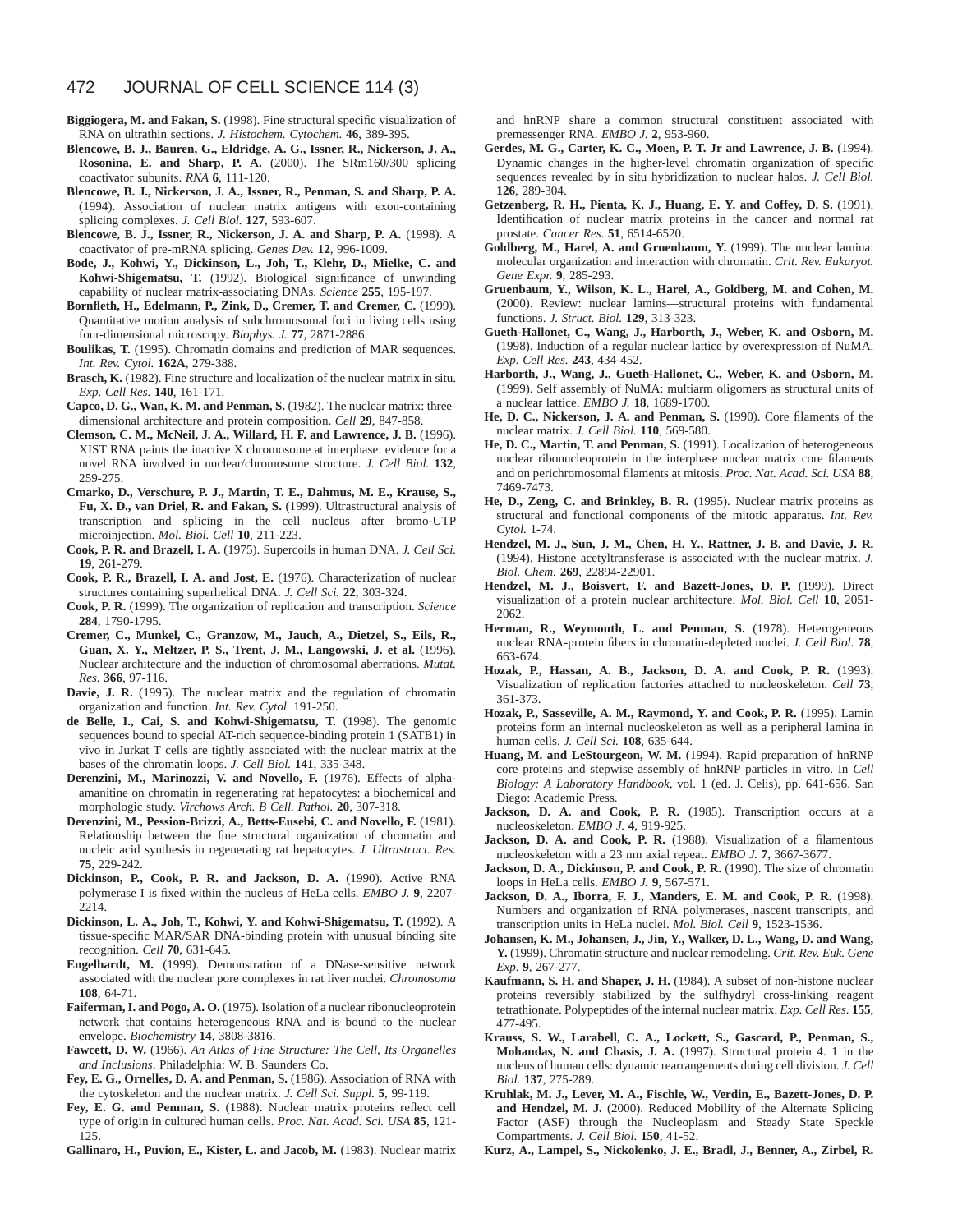**M., Cremer, T. and Lichter, P.** (1996). Active and inactive genes localize preferentially in the periphery of chromosome territories. *J. Cell Biol.* **135**, 1195-205.

- Leonhardt, H. and Cardoso, M. C. (1995). Targeting and association of proteins with functional domains in the nucleus: the insoluble solution. *Int. Rev. Cytol.* 303-335.
- **Leonhardt, H., Rahn, H. P., Weinzierl, P., Sporbert, A., Cremer, T., Zink, D. and Cardoso, M. C.** (2000). Dynamics of DNA replication factories in living cells. *J. Cell Biol.* **149**, 271-280.
- **Leser, G. P., Escara-Wilke, J. and Martin, T. E.** (1984). Monoclonal antibodies to heterogeneous nuclear RNA-protein complexes. The core proteins comprise a conserved group of related polypeptides. *J. Biol. Chem.* **259**, 1827-1833.
- **Ma, H., Siegel, A. J. and Berezney, R.** (1999). Association of chromosome territories with the nuclear matrix. Disruption of human chromosome territories correlates with the release of a subset of nuclear matrix proteins. *J. Cell Biol.* **146**, 531-542.
- **Mancini, M. G., Liu, B., Sharp, Z. D. and Mancini, M. A.** (1999). Subnuclear partitioning and functional regulation of the Pit-1 transcription factor. *J. Cell. Biochem.* **72**, 322-338.
- **Maniotis, A. J., Bojanowski, K. and Ingber, D. E.** (1997). Mechanical continuity and reversible chromosome disassembly within intact genomes removed from living cells. *J. Cell. Biochem.* **65**, 114-130.
- **Mattagajasingh, S. N., Huang, S. C., Hartenstein, J. S., Snyder, M., Marchesi, V. T. and Benz, E. J.** (1999). A nonerythroid isoform of protein 4. 1R interacts with the nuclear mitotic apparatus (NuMA) protein. *J. Cell Biol.* **145**, 29-43.
- **Mattern, K. A., Humbel, B. M., Muijsers, A. O., de Jong, L. and van Driel, R.** (1996). hnRNP proteins and B23 are the major proteins of the internal nuclear matrix of HeLa S3 cells. *J. Cell. Biochem.* **62**, 275-289.
- **McNally, J. G., Muller, W. G., Walker, D., Wolford, R. and Hager, G. L.** (2000). The glucocorticoid receptor: rapid exchange with regulatory sites in living cells. *Science* **287**, 1262-1265.
- **Mintz, P. J., Patterson, S. D., Neuwald, A. F., Spahr, C. S. and Spector, D. L.** (1999). Purification and biochemical characterization of interchromatin granule clusters. *EMBO J.* **18**, 4308-4320.
- **Miralles, F., Ofverstedt, L. G., Sabri, N., Aissouni, Y., Hellman, U., Skoglund, U. and Visa, N.** (2000). Electron tomography reveals posttranscriptional binding of pre-mRNPs to specific fibers in the nucleoplasm. *J. Cell Biol.* **148**, 271-282.
- Mirkovitch, J., Mirault, M. E. and Laemmli, U. K. (1984). Organization of the higher-order chromatin loop: specific DNA attachment sites on nuclear scaffold. *Cell* **39**, 223-232.
- **Mirkovitch, J., Spierer, P. and Laemmli, U. K.** (1986). Genes and loops in 320, 000 base-pairs of the Drosophila melanogaster chromosome. *J. Mol. Biol.* **190**, 255-258.
- **Misteli, T. and Spector, D. L.** (1996). Serine/threonine phosphatase 1 modulates the subnuclear distribution of pre-mRNA splicing factors. *Mol. Biol. Cell* **7**, 1559-1572.
- Misteli, T., Caceres, J. F. and Spector, D. L. (1997). The dynamics of a premRNA splicing factor in living cells. *Nature* **387**, 523-527.
- **Misteli, T. and Spector, D. L.** (1998). The cellular organization of gene expression. *Curr. Opin. Cell Biol.* **10**, 323-331.
- **Misteli, T.** (2000). Cell biology of transcription and pre-mRNA splicing: nuclear architecture meets nuclear function. *J. Cell Sci.* **113**, 1841-1849.
- **Monneron, A. and Bernhard, W.** (1969). Fine structural organization of the interphase nucleus in some mammalian cells. *J. Ultrastruct. Res.* **27**, 266- 288.
- **Nakayasu, H. and Ueda, K.** (1985). Association of rapidly-labelled RNAs with actin in nuclear matrix from mouse L5178Y cells. *Exp. Cell Res.* **160**, 319-330.
- **Nakayasu, H. and Berezney, R.** (1989). Mapping replicational sites in the eucaryotic cell nucleus. *J. Cell Biol.* **108**, 1-11.
- **Narayan, K. S., Steele, W. J., Smetana, K. and Busch, H.** (1967). Ultrastructural aspects of the ribonucleo-protein network in nuclei of Walker tumor and rat liver. *Exp. Cell Res.* **46**, 65-77.
- **Nelson, W. G., Pienta, K. J., Barrack, E. R. and Coffey, D. S.** (1986). The role of the nuclear matrix in the organization and function of DNA. *Annu. Rev. Biophys. Biophys. Chem.* **15**, 457-475.
- **Nickerson, J. A., Krochmalnic, G., Wan, K. M. and Penman, S.** (1989). Chromatin architecture and nuclear RNA. *Proc. Nat. Acad. Sci. USA* **86**, 177-181.
- **Nickerson, J. A., Blencowe, B. J. and Penman, S.** (1995). The architectural organization of nuclear metabolism. *Int. Rev. Cytol.* 67-123.
- **Nickerson, J. A., Krockmalnic, G., Wan, K. M. and Penman, S.** (1997). The nuclear matrix revealed by eluting chromatin from a cross-linked nucleus. *Proc. Nat. Acad. Sci. USA* **94**, 4446-4450.
- **Nowak, G., Pestic-Dragovich, L., Hozak, P., Philimonenko, A., Simerly, C.,** Schatten, G. and de Lanerolle, P. (1997). Evidence for the presence of myosin I in the nucleus. *J. Biol. Chem.* **272**, 17176-17181.
- **Oegema, K., Marshall, W. F., Sedat, J. W. and Alberts, B. M.** (1997). Two proteins that cycle asynchronously between centrosomes and nuclear structures: *Drosophila* CP60 and CP190. *J. Cell Sci.* **110**, 1573-1583.
- Panning, B. and Jaenisch, R. (1998). RNA and the epigenetic regulation of X chromosome inactivation. *Cell* **93**, 305-308.
- Pardoll, D. M., Vogelstein, B. and Coffey, D. S. (1980). A fixed site of DNA replication in eucaryotic cells. *Cell* **19**, 527-536.
- **Pederson, T.** (2000). Half a century of 'the nuclear matrix'. *Mol. Biol. Cell* **11**, 799-805.
- **Phair, R. D. and Misteli, T.** (2000). High mobility of proteins in the mammalian cell nucleus. *Nature* **404**, 604-609.
- Politz, J. C., Browne, E. S., Wolf, D. E. and Pederson, T. (1998). Intranuclear diffusion and hybridization state of oligonucleotides measured by fluorescence correlation spectroscopy in living cells. *Proc. Nat. Acad. Sci. USA* **95**, 6043-6048.
- Politz, J. C., Tuft, R. A., Pederson, T. and Singer, R. H. (1999). Movement of nuclear poly(A) RNA throughout the interchromatin space in living cells. *Curr. Biol.* **9**, 285-291.
- **Rando, O. J., Zhao, K. and Crabtree, G. R.** (2000). Searching for a function for nuclear actin. *Trends Cell Biol.* **10**, 92-97.
- Razin, S. V., Gromova, II and Iarovaia, O. V. (1995). Specificity and functional significance of DNA interaction with the nuclear matrix: new approaches to clarify the old questions. *Int. Rev. Cytol.* 405-448.
- **Reyes, J. C., Muchardt, C. and Yaniv, M.** (1997). Components of the human SWI/SNF complex are enriched in active chromatin and are associated with the nuclear matrix. *J. Cell Biol.* **137**, 263-274.
- **Samarina, O. P., Lukanidin, E. M., Molnar, J. and Georgiev, G. P.** (1968). Structural organization of nuclear complexes containing DNA-like RNA. *J. Mol. Biol.* **33**, 251-263.
- **Schroder, H. C., Trolltsch, D., Wenger, R., Bachmann, M., Diehl-Seifert, B. and Muller, W. E.** (1987). Cytochalasin B selectively releases ovalbumin mRNA precursors but not the mature ovalbumin mRNA from hen oviduct nuclear matrix. *Eur. J. Biochem.* **167**, 239-245.
- Shopland, L. S. and Lawrence, J. B. (2000). Seeking Common Ground in Nuclear Complexity. *J. Cell Biol.* **150**, F1-F4.
- **Singh, O. P., Bjorkroth, B., Masich, S., Wieslander, L. and Daneholt, B.** (1999). The intranuclear movement of Balbiani ring premessenger ribonucleoprotein particles. *Exp. Cell Res.* **251**, 135-146.
- **Smetana, K., Steele, W. J. and Busch, H.** (1963). A nuclear ribonucleoprotein network. *Exp. Cell Res.* **31**, 198-201.
- Smith, H. C., Puvion, E., Buchholtz, L. A. and Berezney, R. (1984). Spatial distribution of DNA loop attachment and replicational sites in the nuclear matrix. *J. Cell Biol.* **99**, 1794-1802.
- **Smith, K. P., Moen, P. T., Wydner, K. L., Coleman, J. R. and Lawrence, J. B.** (1999). Processing of endogenous pre-mRNAs in association with SC-35 domains is gene specific. *J. Cell Biol.* **144**, 617-629.
- **Spector, D. L.** (1996). Nuclear organization and gene expression. *Exp. Cell Res.* **229**, 189-197.
- **Stenoien, D. L., Mancini, M. G., Patel, K., Allegretto, E. A., Smith, C. L.** and Mancini, M. A. (2000a). Subnuclear trafficking of estrogen receptoralpha and steroid receptor coactivator-1. *Mol. Endocrinol.* **14**, 518-534.
- **Stenoien, D. L., Patel, K., Mancini, M. G., Dutertre, M., Smith, C. L., O'Malley, B. W. and Mancini, M. A.** (2000b). FRAP reveals estrogen receptor-alpha mobility is ligand- and proteasome-dependent. *Nature Cell Biol.* (in press).
- **Sun, J. M., Chen, H. Y., Moniwa, M., Samuel, S. and Davie, J. R.** (1999). Purification and characterization of chicken erythrocyte histone deacetylase 1. *Biochemistry* **38**, 5939-5947.
- **Tan, J., Wooley, J. C. and LeStourgeon, W. M.** (2000). Nuclear matrix-like filaments and fibrogranular complexes form through the rearrangement of specific nuclear ribonucleoproteins. *Mol. Biol. Cell* **11**, 1547-1554.
- **Tubo, R. A. and Berezney, R.** (1987). Nuclear matrix-bound DNA primase. Elucidation of an RNA priming system in nuclear matrix isolated from regenerating rat liver. *J. Biol. Chem.* **262**, 6637-6642.
- Tubo, R. A., Martelli, A. M. and Berezney, R. (1987). Enhanced processivity of nuclear matrix bound DNA polymerase alpha from regenerating rat liver. *Biochemistry* **26**, 5710-5718.